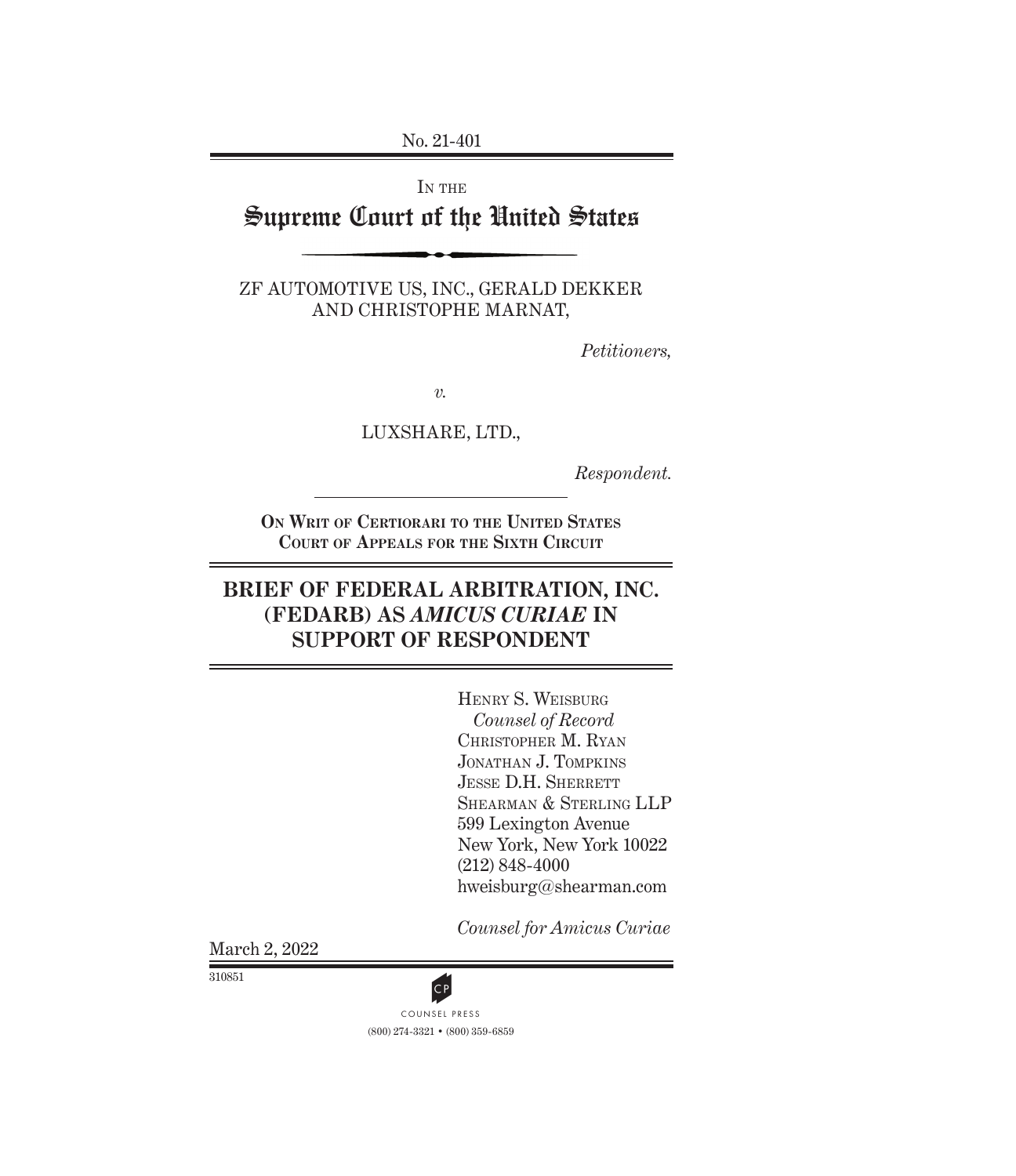### **TABLE OF CONTENTS**

|    |             | Page                                                                                                                                                                                                          |
|----|-------------|---------------------------------------------------------------------------------------------------------------------------------------------------------------------------------------------------------------|
|    |             | TABLE OF CONTENTSi                                                                                                                                                                                            |
|    |             | TABLE OF CITED AUTHORITIES iii                                                                                                                                                                                |
|    |             | INTEREST OF AMICUS CURIAE 1                                                                                                                                                                                   |
|    |             |                                                                                                                                                                                                               |
|    |             |                                                                                                                                                                                                               |
| I. |             | The Text of Section 1782(a) Includes<br>Commercial Arbitral Tribunals within<br>the Phrase "Foreign or International                                                                                          |
|    | A.          | The Court Must Interpret Section<br>1782(a) Based on its Unambiguous                                                                                                                                          |
|    | В.          | The Plain Meaning of Section 1782(a)<br>Includes Commercial Arbitral<br>Tribunals $\ldots \ldots \ldots \ldots \ldots \ldots \ldots \ldots \ldots$                                                            |
|    | $C_{\cdot}$ | Even if the Court were to Determine<br>that the Plain Meaning of "Foreign or<br>International Tribunal" is Ambiguous,<br>there is No Clearly Expressed Legislative<br>Intent to Exclude Arbitral Tribunals 12 |

*i*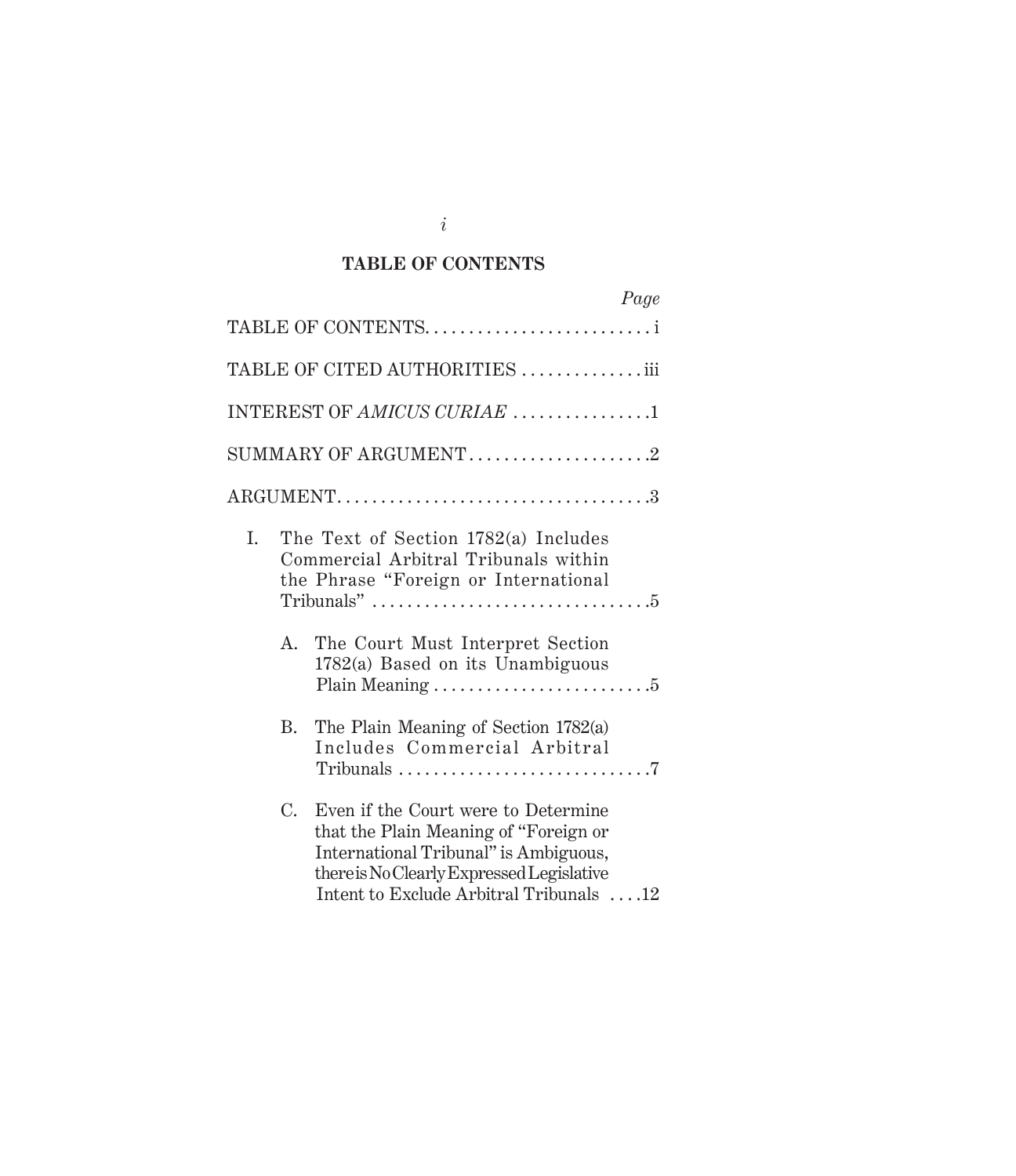# *Table of Contents*

|                                                                                                                                                                                              | Page |
|----------------------------------------------------------------------------------------------------------------------------------------------------------------------------------------------|------|
| II. The Distinction Drawn by Courts between<br>"Governmental" or "State Sponsored"<br>Arbitrations and "Private" Arbitrations<br>is False and, in any Event, is Irrelevant                   |      |
| A. Commercial Arbitration Operates<br>Under National and International                                                                                                                       |      |
| B. Efforts to Distinguish Investor-<br>State Arbitration from Commercial<br>Arbitration for Purposes of Section                                                                              |      |
| III. The Court's Functional Determinations<br>in <i>Intel</i> are Sufficient to Conclude that All<br>Arbitral Tribunals are Included in the Phrase<br>"Foreign or International Tribunal" 24 |      |
| $CONCLUSION \dots 31$                                                                                                                                                                        |      |

# *ii*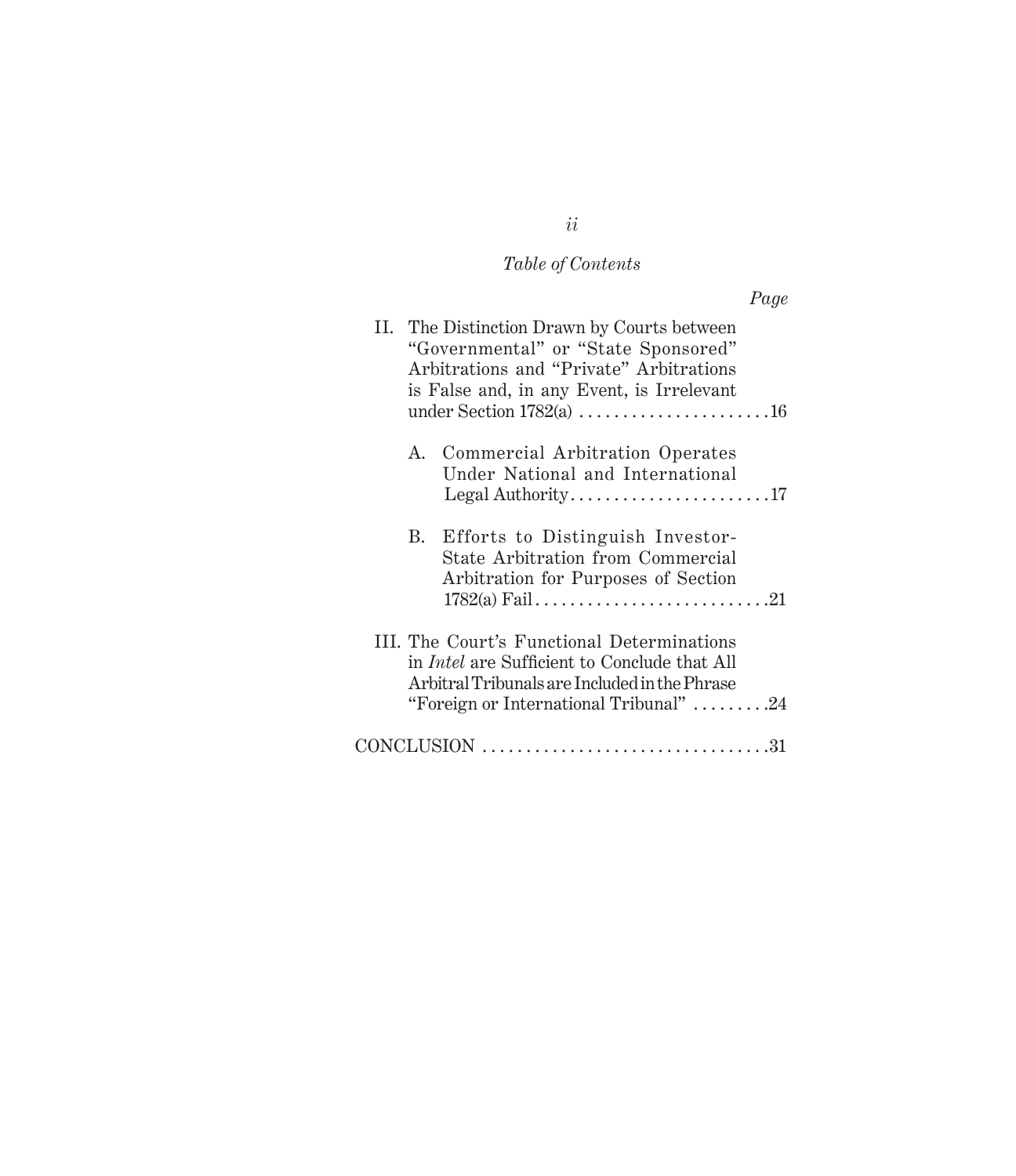### **TABLE OF CITED AUTHORITIES**

### *Page*

### **Cases:**

| A.S. Abell Co. v.<br>Baltimore Typographical Union No. 12,                                                                                              |
|---------------------------------------------------------------------------------------------------------------------------------------------------------|
| Abdul Latif Jameel Transp. Co. v. FedEx Corp.,<br>939 F.3d 710 (6th Cir. 2019). passim                                                                  |
| Advanced Micro Devices, Inc. v. Intel Corp.,                                                                                                            |
| Am. Express Co. v. Italian Colors Rest.,                                                                                                                |
| Artis v. District of Columbia,                                                                                                                          |
| Bernhardt v. Polygraphic Co. of Am.,                                                                                                                    |
| Circuit City Stores, Inc. v. Adams,                                                                                                                     |
| Consorcio Ecuatoriano v.<br><i>JAS Forwarding (USA),</i><br>685 F.3d 987 (11th Cir. 2012), vacated<br>and superseded 747 F.3d $1262$ (11th Cir. 2014)28 |
| Emlenton Refining Co. v. Chambers,                                                                                                                      |

*iii*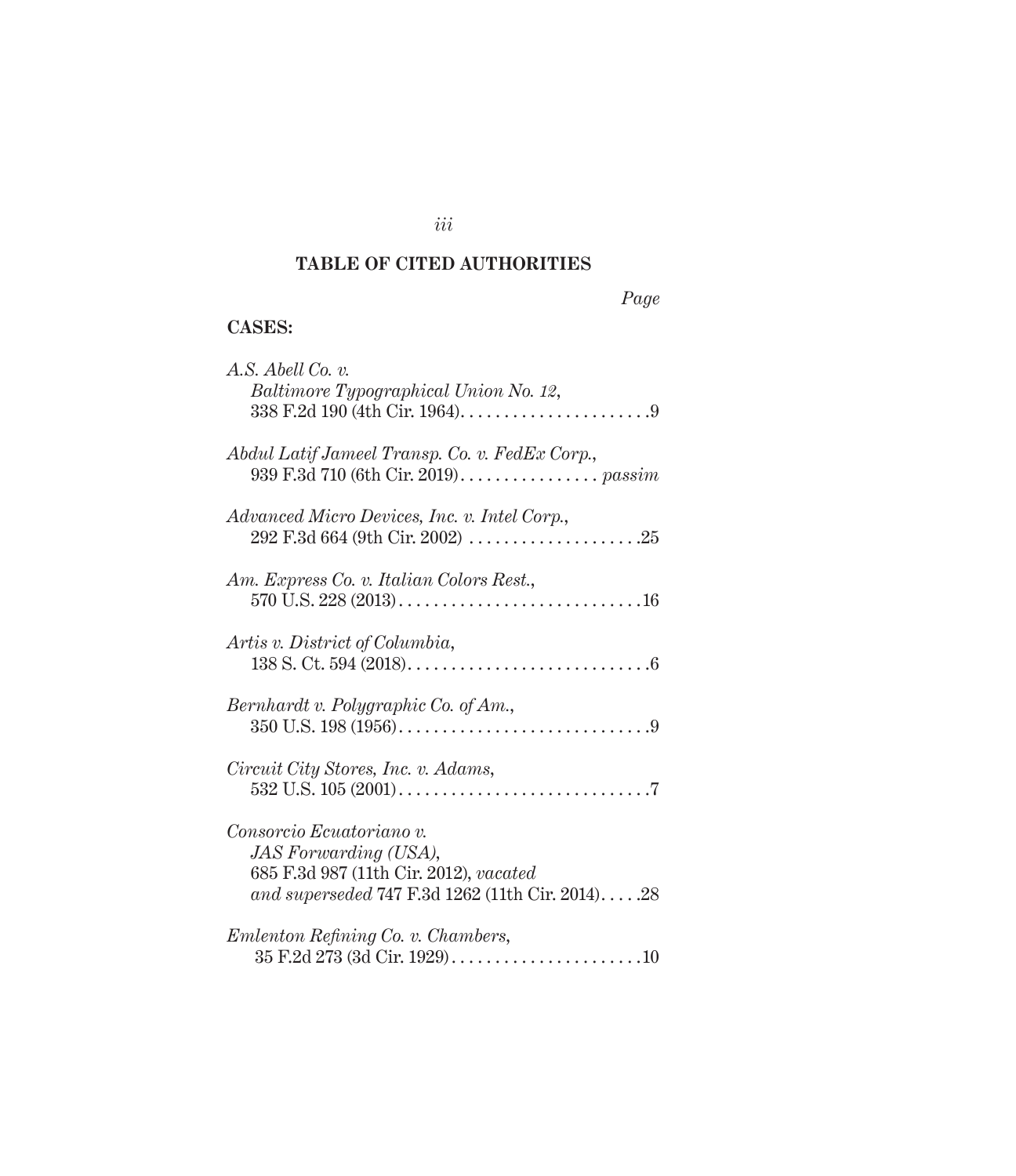| Page                                                                                                   |
|--------------------------------------------------------------------------------------------------------|
| Epic Sys. Corp. v. Lewis,                                                                              |
| Ex rel Application of Winning (HK) Shipping<br>Co. Ltd.<br>2010 WL 1796579 (S.D. Fla. Apr. 30, 2010)29 |
| FDIC v. Meyer,                                                                                         |
| Fonseca v. Blumenthal,                                                                                 |
| Food Mktg. Inst. v. Argus Leader Media,                                                                |
| Fore River Shipbuilding Co. v. S. Pac. Co.,                                                            |
| Fund for Protection of Investor Rights in<br>Foreign States v. AlixPartners, LLP,                      |
| Garcia v. United States,                                                                               |
| Hall St. Assocs. v. Mattel, Inc.,                                                                      |

*iv*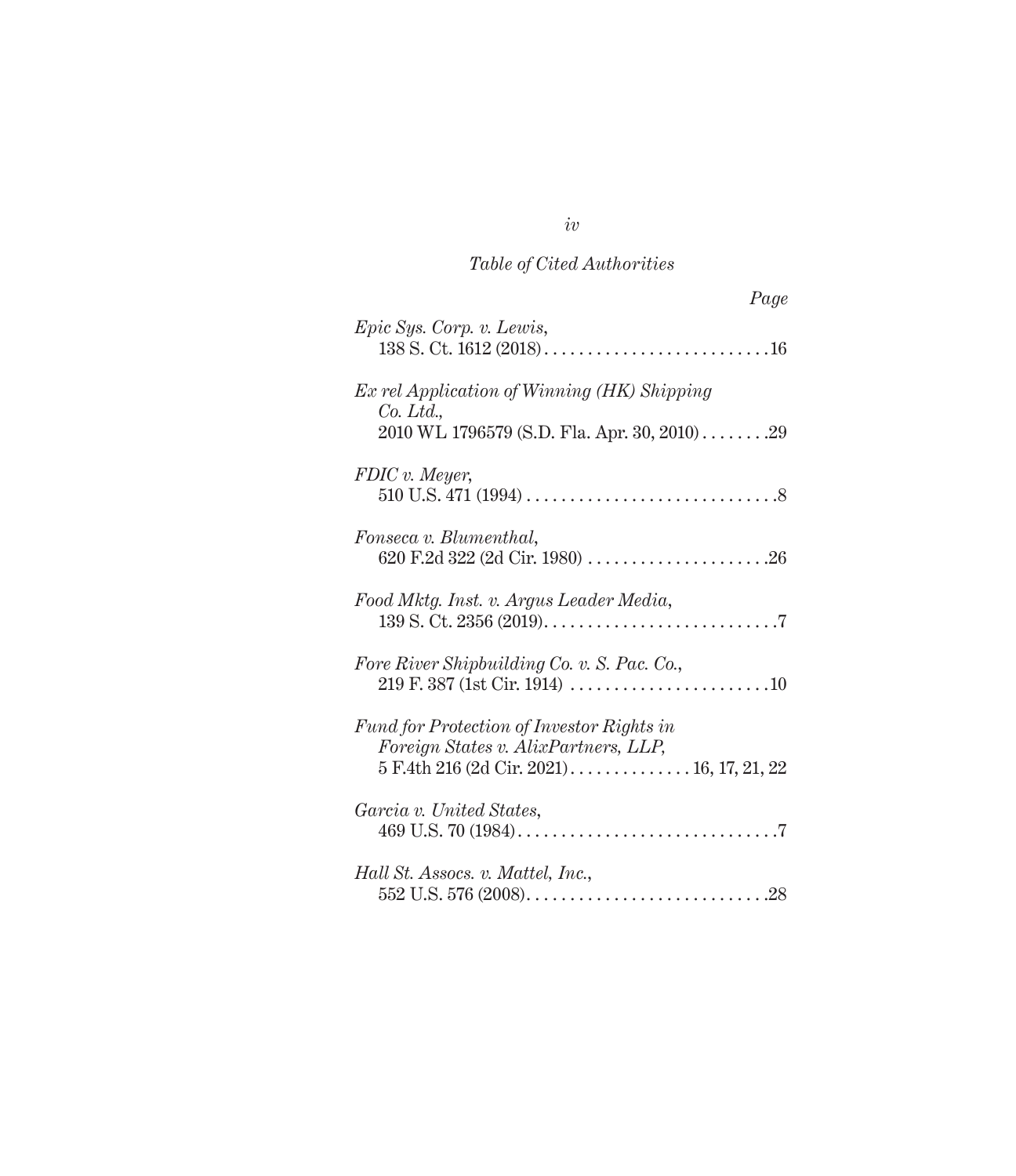| Page                                                                                              |
|---------------------------------------------------------------------------------------------------|
| Hartford Underwriters Ins. Co. v.<br>Union Planters Bank, N.A.,                                   |
| Howsam v. Dean Witter Reynolds,                                                                   |
| Hyland v. Millers Nat'l Ins. Co.,                                                                 |
| In re Euromepa S.A.,                                                                              |
| In re Hallmark Capital Corp.,<br>534 F. Supp. 2d 951 (D. Minn. 2007) $\dots \dots \dots \dots 16$ |
| In re Letter of Request from<br>Crown Prosecution Serv.,<br>870 F.2d 686 (D.C. Cir. 1989) 30      |
| In re Servotronics, Inc.,<br>2019 WL 9698535 (N.D. Ill. Apr. 22, 2019) 16-17                      |
| Intel Corp. v. Advanced Micro Devices, Inc.,                                                      |
| Kanmak Mills, Inc. v. Soc'y Brand Hat Co.,                                                        |
| Kentucky River Mills v. Jackson,                                                                  |

*v*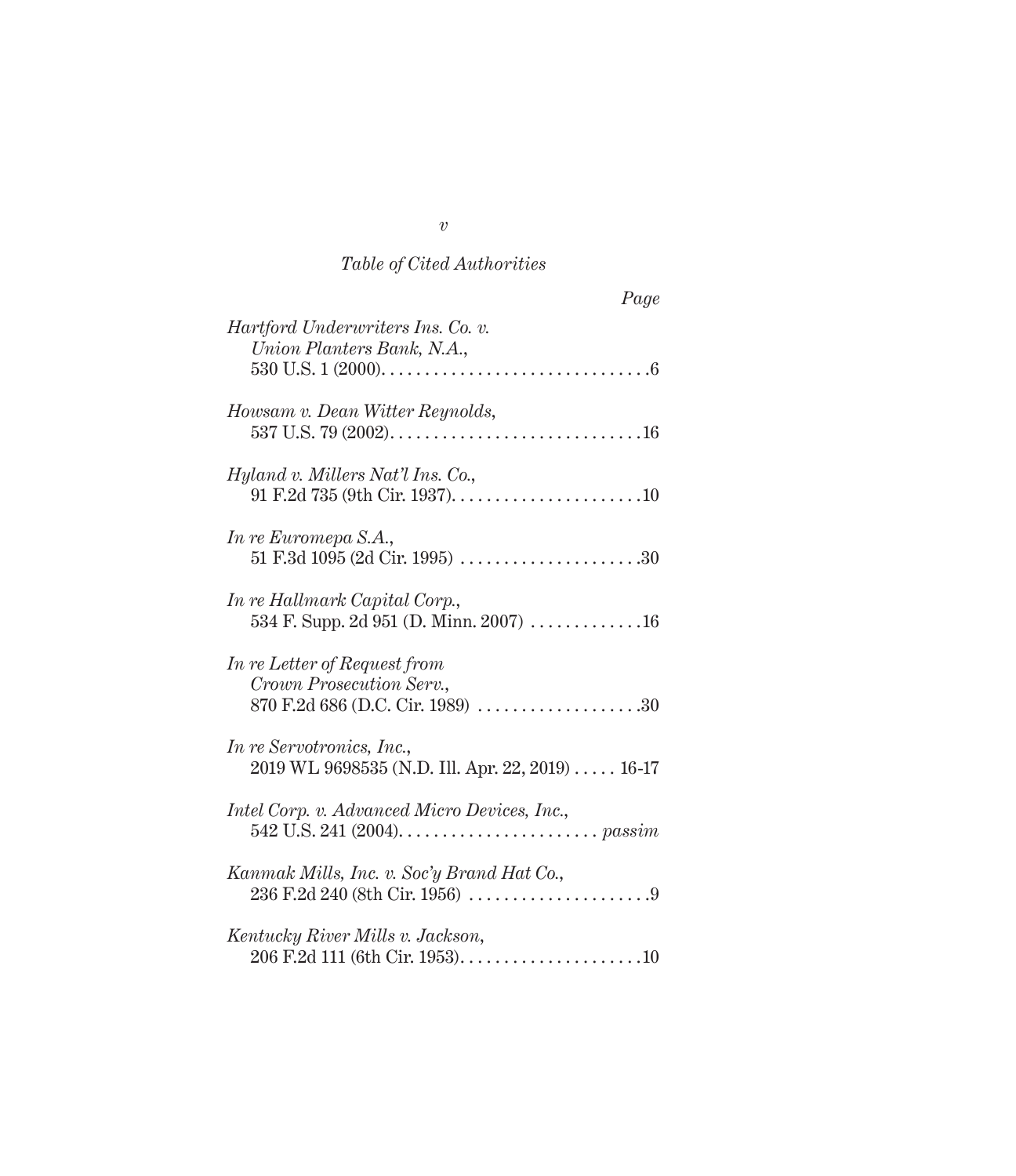| Page                                                                                                            |
|-----------------------------------------------------------------------------------------------------------------|
| $Livingston$ v.<br>Shreveport-Texas League Baseball Corp.,<br>128 F. Supp. 191 (W.D. La. 1955) 11               |
| Mitsubishi Motors Corp. v.<br>Soler Chrysler Plymouth, Inc.,                                                    |
| Red Cross Line v. Atl. Fruit Co.,                                                                               |
| Republic of Kazakhstan v. Biedermann Int'l,                                                                     |
| Servotronics, Inc. v. The Boeing Co.,                                                                           |
| Shapiro v. United States,                                                                                       |
| Tobey v. Cty. of Bristol,                                                                                       |
| Toledo S.S. Co. v. Zenith Trans. Co.,                                                                           |
| Ukrnafta v. Carpatsky Petroleum Corp.,<br>$2009 \text{ WL } 2877156 \text{ (D. Conn. Aug. } 27, 2009) \dots 21$ |
| United States v. Furlong,                                                                                       |

*vi*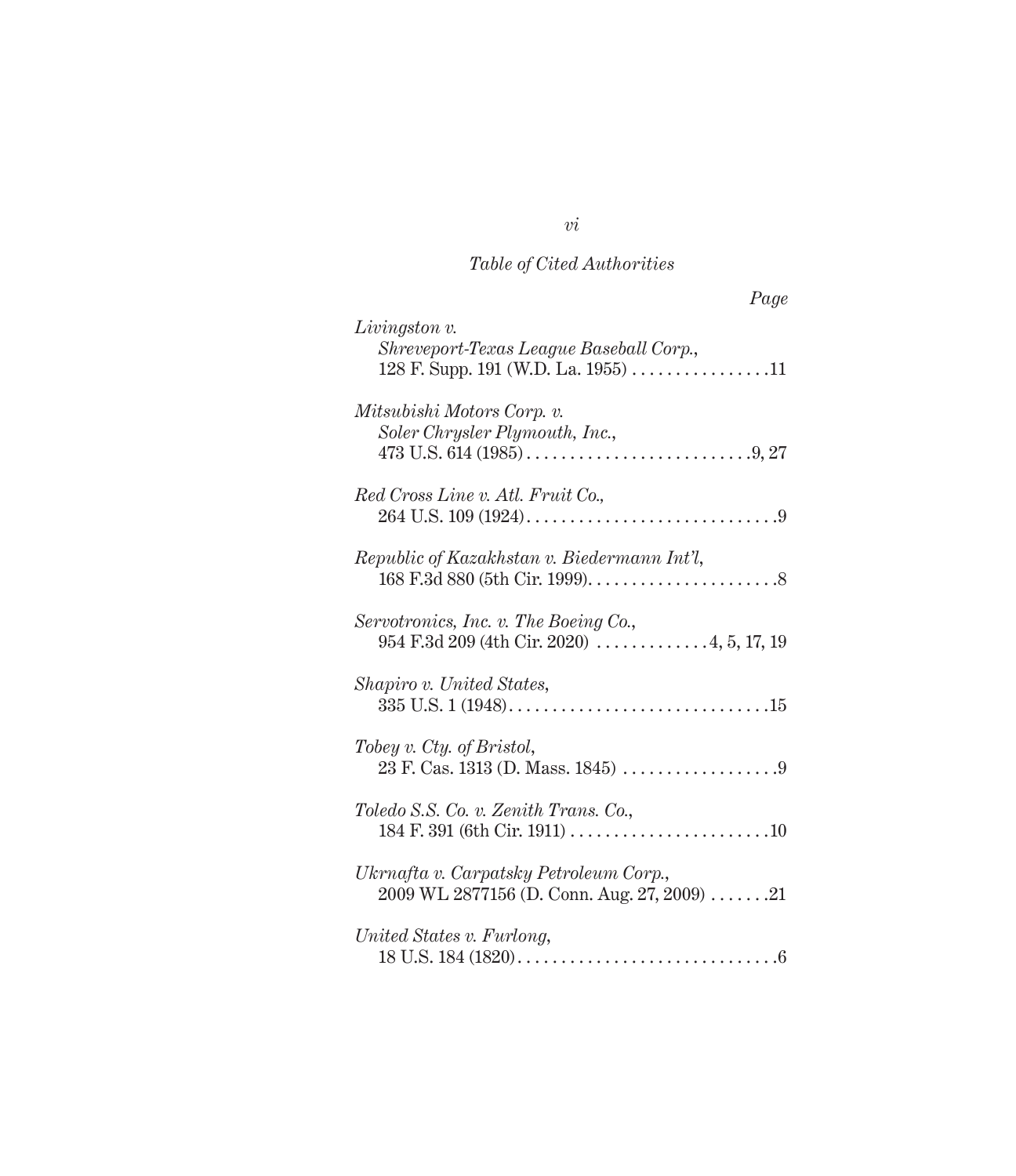# *vii*

# *Table of Cited Authorities*

| Page                                             |
|--------------------------------------------------|
| United States v. LaBonte,                        |
| United States v. Ron Pair Enters., Inc.,         |
| United States v. Turkette,                       |
| Wilko v. Swan,                                   |
| <b>STATUTES AND OTHER AUTHORITIES:</b>           |
| 6 C.J.S. Arbitration and Award, $\S 1 (1937)$ 11 |
|                                                  |
|                                                  |
| 21 U.S.T. 2517, 330 U.N.T.S. 38, as reprinted in |
|                                                  |
| Brief for Petitioners, AlixPartners, LLP, et     |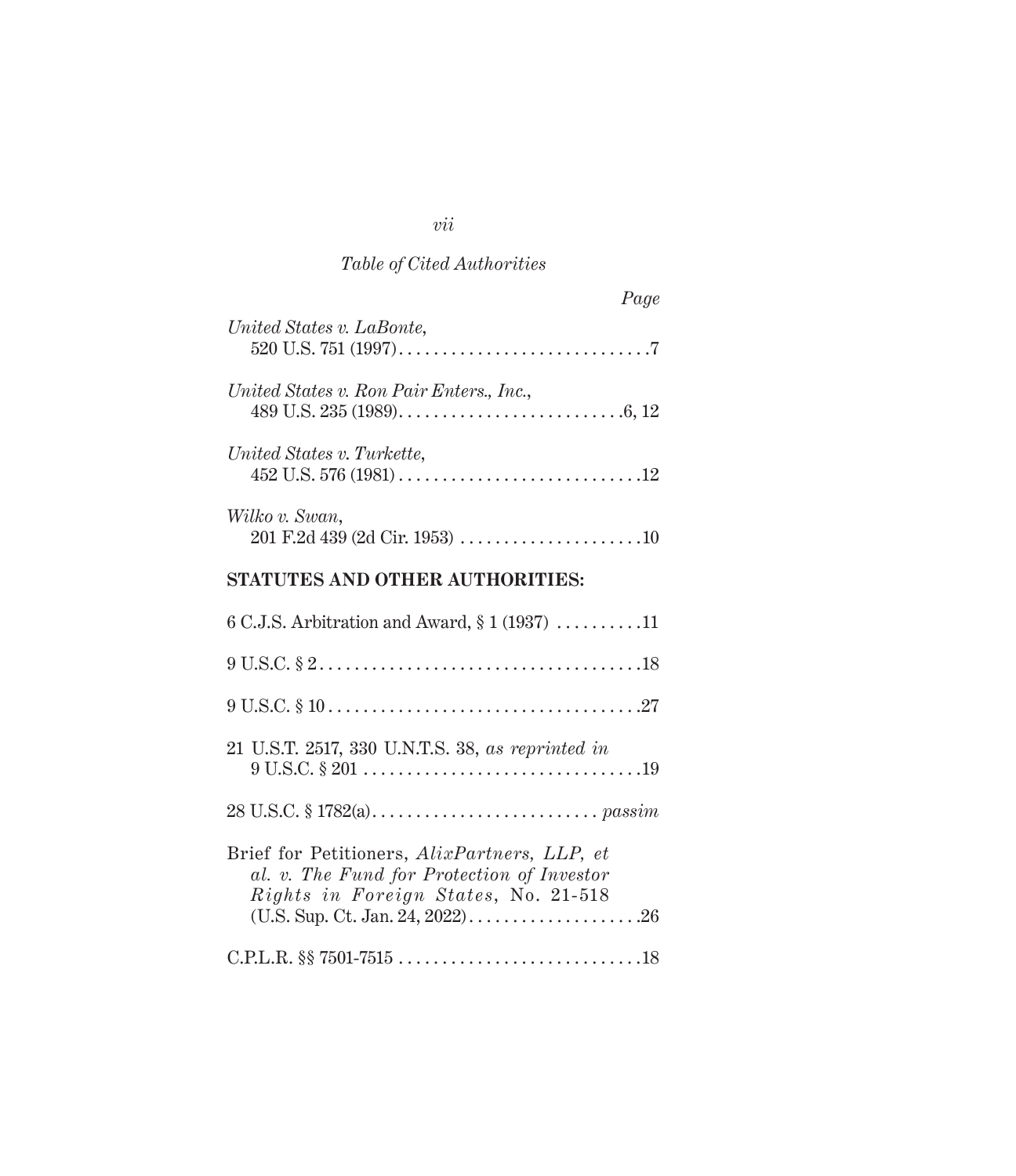### *viii*

# *Table of Cited Authorities*

| Page                                                                                                                                                                                                                 |
|----------------------------------------------------------------------------------------------------------------------------------------------------------------------------------------------------------------------|
| FedArb Arbitration Rules, Rule 1.04 1                                                                                                                                                                                |
|                                                                                                                                                                                                                      |
| 2 JOSEPH STORY, COMMENTARIES ON EQUITY<br>JURISPRUDENCE § 1457 (Boston, Little Brown                                                                                                                                 |
| 3 WILLIAM BLACKSTONE, COMMENTARIES ON THE<br>LAWS OF ENGLAND 17 (A. Strahan, T. Cadell<br>& D. Prince eds., 10th ed., London 1787) $\dots \dots 8$                                                                   |
| ANTONIN SCALIA & BRYAN A. GARNER, READING<br>LAW: THE INTERPRETATION OF LEGAL                                                                                                                                        |
| BRYAN A. GARNER, A DICTIONARY OF MODERN LEGAL                                                                                                                                                                        |
| Hans Smit, American Judicial Assistance<br>to International Arbitral Tribunals,<br>8 AM. REV. INT'L ARB., 153 $(1997)$ 14, 18, 30                                                                                    |
| Hans Smit, International Litigation under<br>the United States Code, 65 COLUM. L.                                                                                                                                    |
| Hans Smit, The Supreme Court Rules on the Proper<br>Interpretation of Section 1782: Its Potential<br>Significance for International Arbitration,<br>14 AM. REV. INT'L ARB. 295 (2003) $\ldots \ldots$ 13, 14, 16, 23 |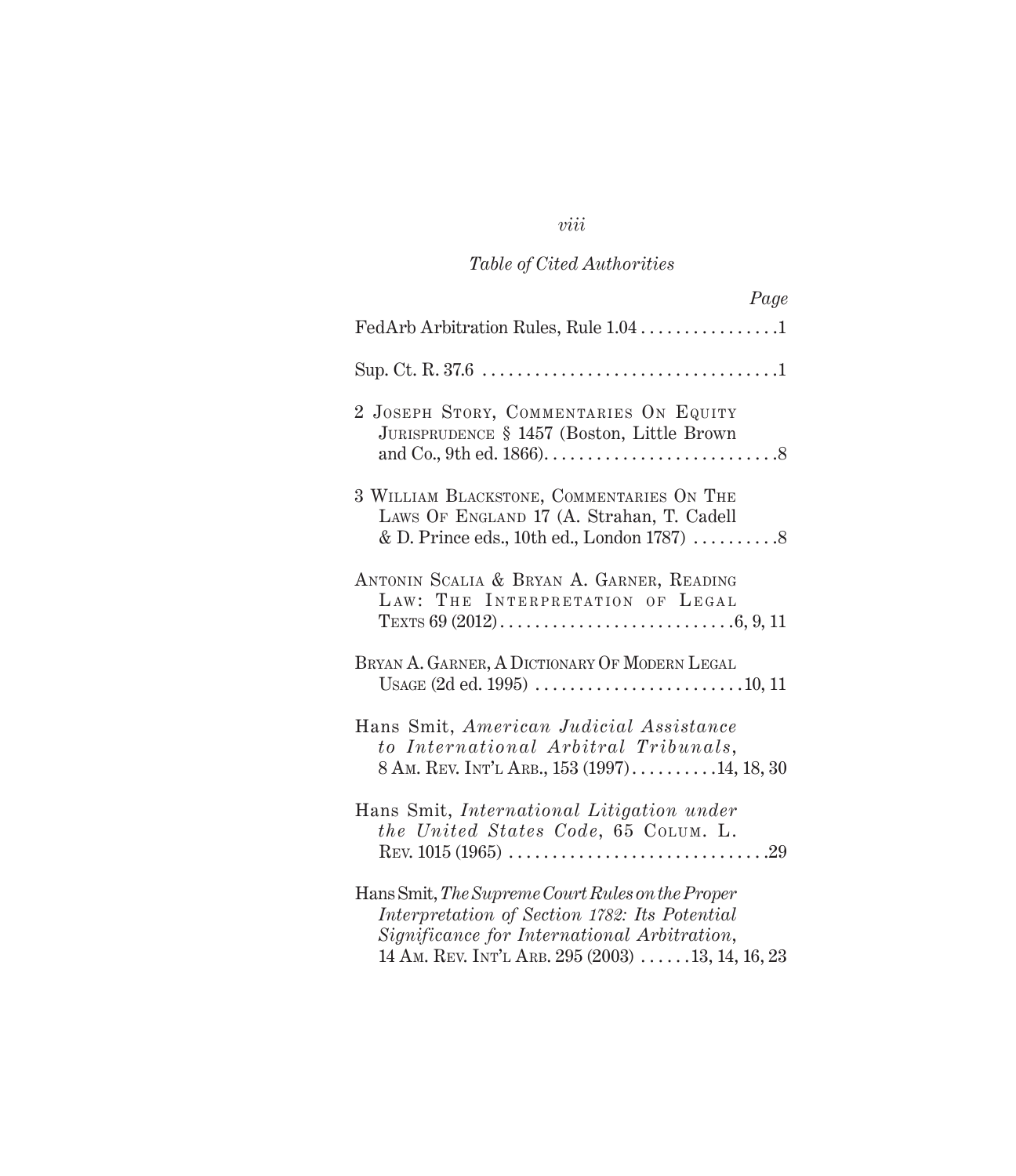| Joint Appendix of Petitioners, ZF Automotive<br>US, Inc., Gerald Dekker, and Christophe<br>Marnat v. Luxshare, Ltd., No. 21-401                                                                                                    |
|------------------------------------------------------------------------------------------------------------------------------------------------------------------------------------------------------------------------------------|
| MAX RADIN, LAW DICTIONARY $(1955)$ 10, 11                                                                                                                                                                                          |
| Merriam-Webster's Dictionary of Law (1996) 10-11                                                                                                                                                                                   |
| New York Convention, Articles $V(2)(a)$ , (b)27                                                                                                                                                                                    |
| S. REP. N. 85-2392 (1958), as reprinted in                                                                                                                                                                                         |
| S. REP. No. 88-1580 (1964), as reprinted in                                                                                                                                                                                        |
| W. Michael Reisman & Brian Richardson, The<br>Present - Commercial Arbitration as a<br>Transnational System of Justice: Tribunals and<br>Courts: An Interpretation of the Architecture<br>of International Commercial Arbitration, |
| WEBSTER'S THIRD NEW INTERNATIONAL DICTIONARY                                                                                                                                                                                       |
| Zivilprozessordnung (ZPO) (Code of Civil<br>Procedure), §§ 1025-1066 20, 27                                                                                                                                                        |

*ix*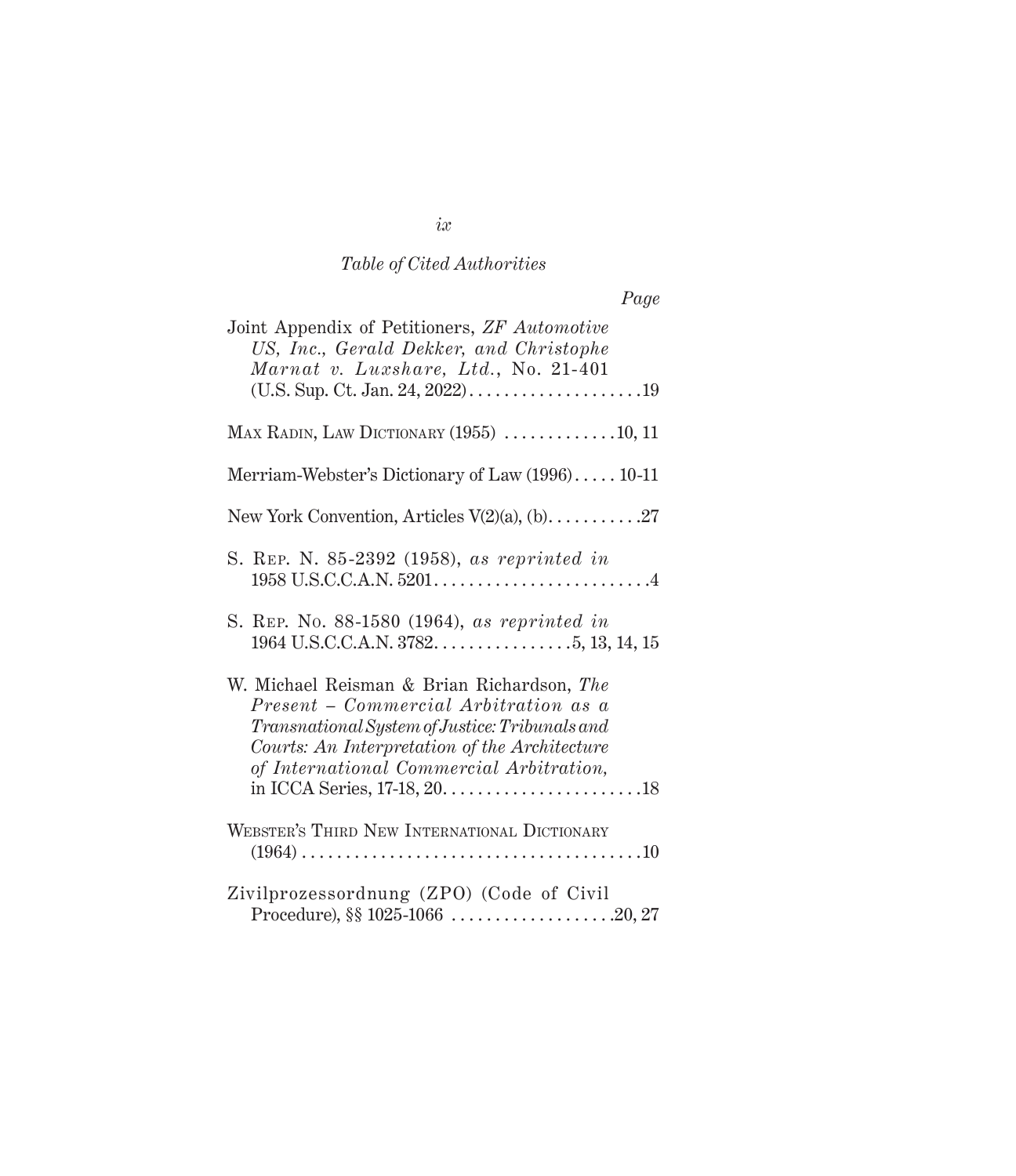#### **INTEREST OF AMICUS CURIAE1**

Federal Arbitration, Inc. ("FedArb") is a nationwide proponent of and source for alternative dispute resolution services, including arbitration, mediation, mock trials, special masters and corporate monitoring of court orders. For the past 15 years, FedArb has assisted clients embroiled in some of the largest and most consequential domestic and international arbitrations.

FedArb maintains a panel of highly experienced arbitrators that includes more than 60 retired Article III judges, as well as multiple retired Article I and state court judges. *See* https://www.fedarb.com/ (including a list of tribunal panelists, at https://www.fedarb.com/panelists/).

FedArb has developed detailed arbitration rules, which, *inter alia*, favor the application in its administered arbitrations of the Federal Rules of Civil Procedure and Federal Rules of Evidence, absent party agreement otherwise. *See* FedArb Arbitration Rules, Rule 1.04 (https://www.fedarb.com/rules/fedarb-rules/).

For parties accustomed to practicing in federal court, the default use of the Federal Rules and FedArb's roster of former judges enables familiar and efficient rule-based procedures, while maintaining the traditional benefits of arbitration (i.e., arbitrator selection, choice of law,

<sup>1.</sup> No counsel for a party authored any part of this brief, in whole or in part, and no person other than *amicus curiae* or its counsel made any monetary contribution to the preparation or submission of this brief. *See* Sup. Ct. R. 37.6. The parties have consented to the filing of *amici curiae* briefs in this case.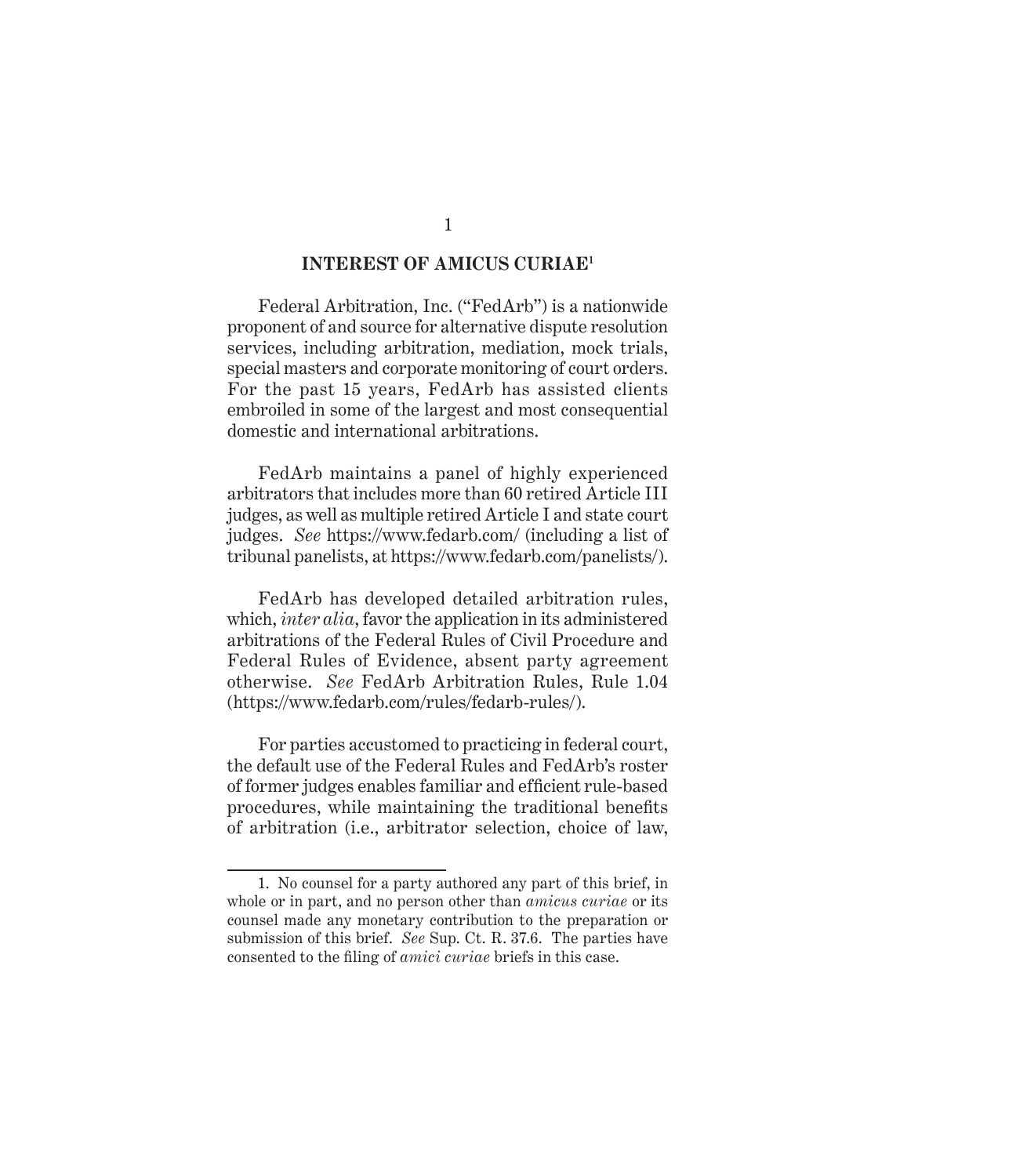confidentiality, cost-efficiency, customization, world-wide enforceability, etc.).

As a leading arbitral institution with a keen focus on familiar federal court procedure, FedArb has a strong interest in the applicability of 28 U.S.C. section 1782(a) to arbitrations commenced pursuant to party agreement, as it, in effect, extends the application of such procedure to a further group of arbitrations. FedArb, moreover, has an interest in seeing the United States policy in favor of arbitration be furthered by permitting the rightful extension of assistance available under section 1782(a) to all foreign and international arbitral tribunals.

#### **SUMMARY OF ARGUMENT**

Congress, over time, has greatly expanded and liberalized the scope of section 1782(a) of Title 28 of the U.S. Code—a statute providing for federal court assistance in gathering evidence for use in proceedings before foreign or international tribunals. The straightforward question raised in *ZF Automotive* is whether section 1782's use of the term "tribunal" encompasses arbitral tribunals hearing commercial cases not involving sovereign parties. The text of the statute, standing alone, plainly includes such tribunals. The legislative history, to which this Court need not resort under well-established rules of statutory construction, further bolsters that position.

The Court should disregard the distinction some courts, including the Second Circuit, have drawn between so-called "private" and "state-sponsored" arbitral tribunals in order to exclude the former from section 1782's reach. The supposed distinction between these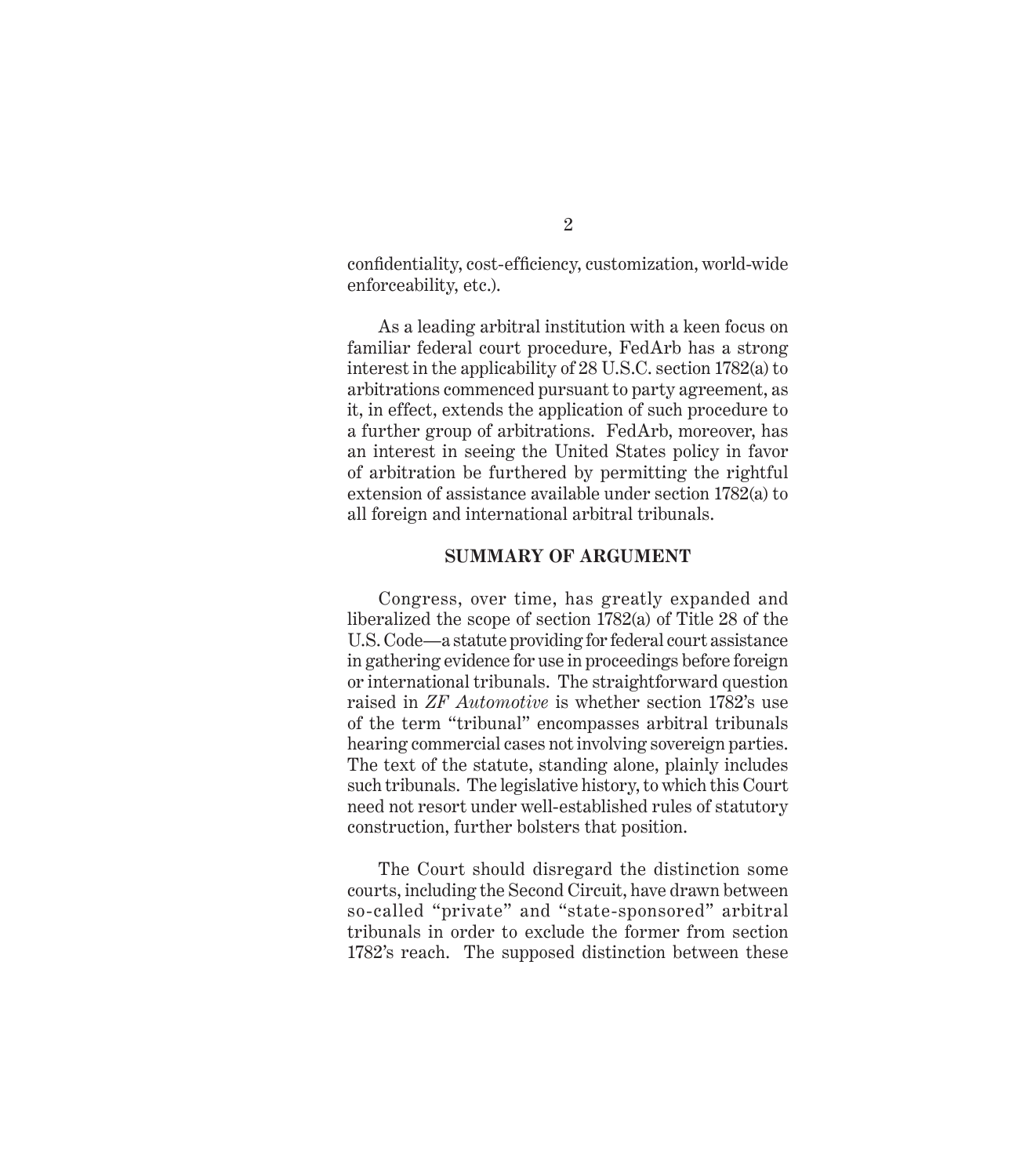two variations of arbitration is illusory, as all forms of arbitration are in fact "state sponsored," including those giving rise to the cases before this Court.

Even if this Court were to find that the plain language of section 1782(a) somehow does not encompass nongovernmental commercial arbitral tribunals, the Court's well-reasoned decision in *Intel Corp. v. Advanced Micro Devices, Inc.*, 542 U.S. 241 (2004), should put this issue to rest. In *Intel*, the Court held that there was "no warrant to exclude" a "tribunal" from section 1782(a)'s ambit to the extent it "acts as a first-instance decisionmaker." *Id.* at 258. Arbitral tribunals—commercial and investorstate tribunals alike—are indisputably first-instance decisionmakers performing, like courts, an important adjudicatory function.

For these reasons, as elaborated herein, the Court should affirm the decision of the District Court for the Eastern District of Michigan, which relies upon the Sixth Circuit's decision in *Abdul Latif Jameel Transp. Co. v. FedEx Corp.*, 939 F.3d 710 (6th Cir. 2019), and hold that the phrase "foreign or international tribunal" encompasses non-governmental commercial arbitral tribunals.<sup>2</sup>

#### **ARGUMENT**

Section 1782 reflects a nearly 150-year Congressional policy to "provide federal-court assistance in gathering

<sup>2.</sup> References herein to "commercial arbitral tribunals" are meant to signify non-governmental commercial arbitral tribunals, as no party has contended that purely "governmental" arbitral tribunals (those involving two sovereign parties) are excluded.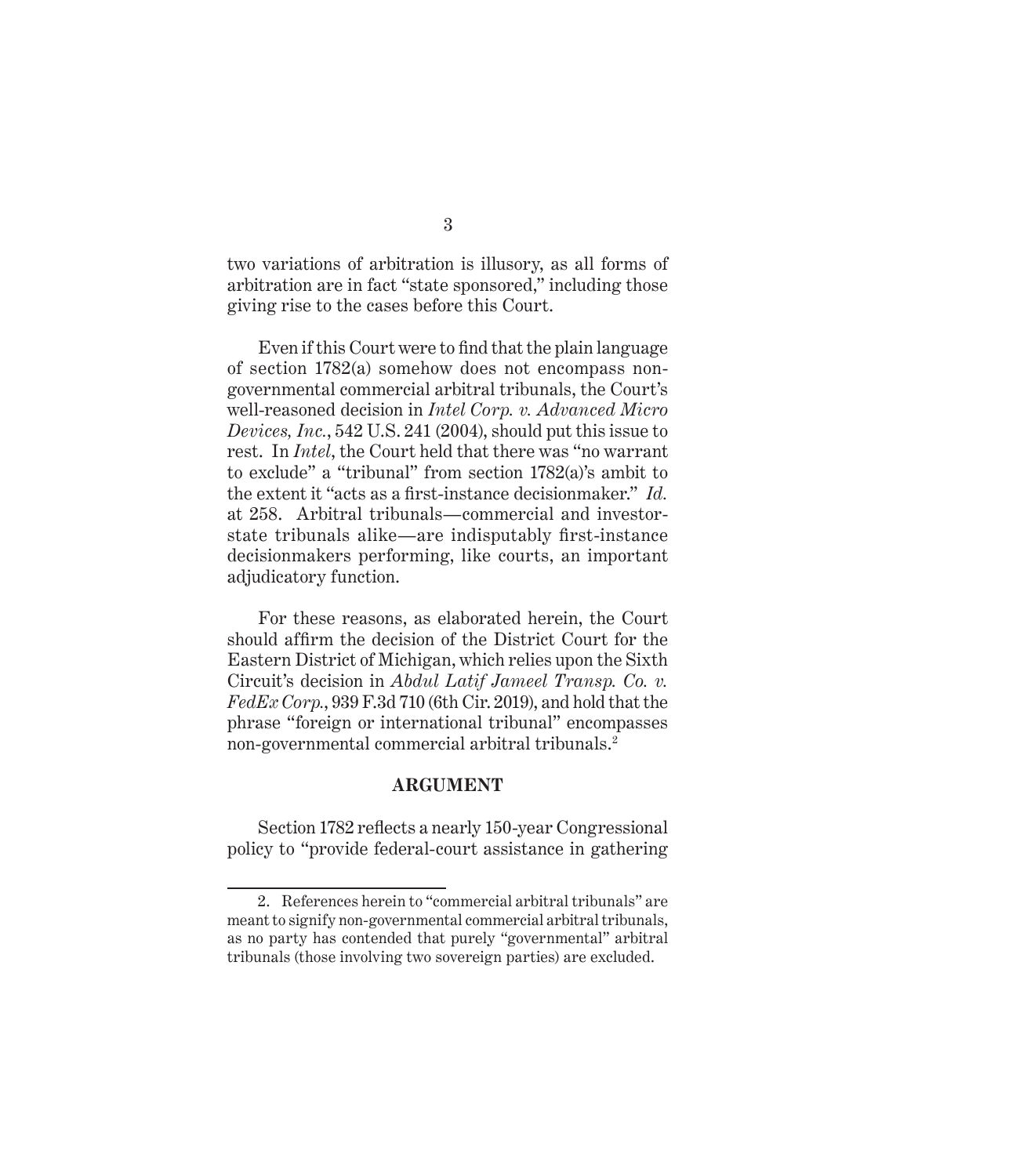evidence for use in foreign tribunals." *Intel Corp. v. Advanced Micro Devices, Inc.*, 542 U.S. 241, 247 (2004). While this policy was initially limited to proceedings in which a foreign sovereign was a party or had an interest (*id.* at 248), Congress has "substantially broadened the scope of assistance" under the statute over time. *Id*. 3 In 1958, having recognized "[t]he extensive increase in . . . international, commercial and financial transactions . . . and the resultant disputes" that "involv[ed] both individuals and governments," S. Rep. N. 85-2392, at 5202-03 (1958), *as reprinted in* 1958 U.S.C.C.A.N. 5201, 5202-03, Congress further expanded the scope of section 1782(a) to "improve the assistance that it had previously afforded." *Servotronics, Inc. v. The Boeing Co.*, 954 F.3d 209, 213 (4th Cir. 2020). That process—led by Professor Hans Smit and the Commission on International Rules of Judicial Procedure—lasted six years and resulted in a "complete revision of § 1782." *Intel*, 542 U.S. at 248. Ultimately, the 1964 amendments to section 1782(a) "increas[ed] international cooperation by providing U.S. assistance in resolving disputes before not only foreign *courts* but before all foreign and international *tribunals*."

<sup>3.</sup> For example, in 1948, when Congress consolidated and codified the prior legislation as section 1782, it eliminated the requirement that a foreign sovereign be a party or have an interest in the proceedings and permitted district courts to designate persons to preside at depositions "to be used in *any civil action* pending in any court in a foreign country with which the United States is at peace." *Intel*, 542 U.S. at 248 (emphasis in original). In 1949, Congress again broadened the statute by replacing "civil action" with "judicial proceeding." *Id.* Congress' 1964 amendment again broadened the scope, replacing "*judicial* proceeding . . . in any court in a foreign country" with simply "*proceeding* in a foreign or international tribunal." *Id.* at 241.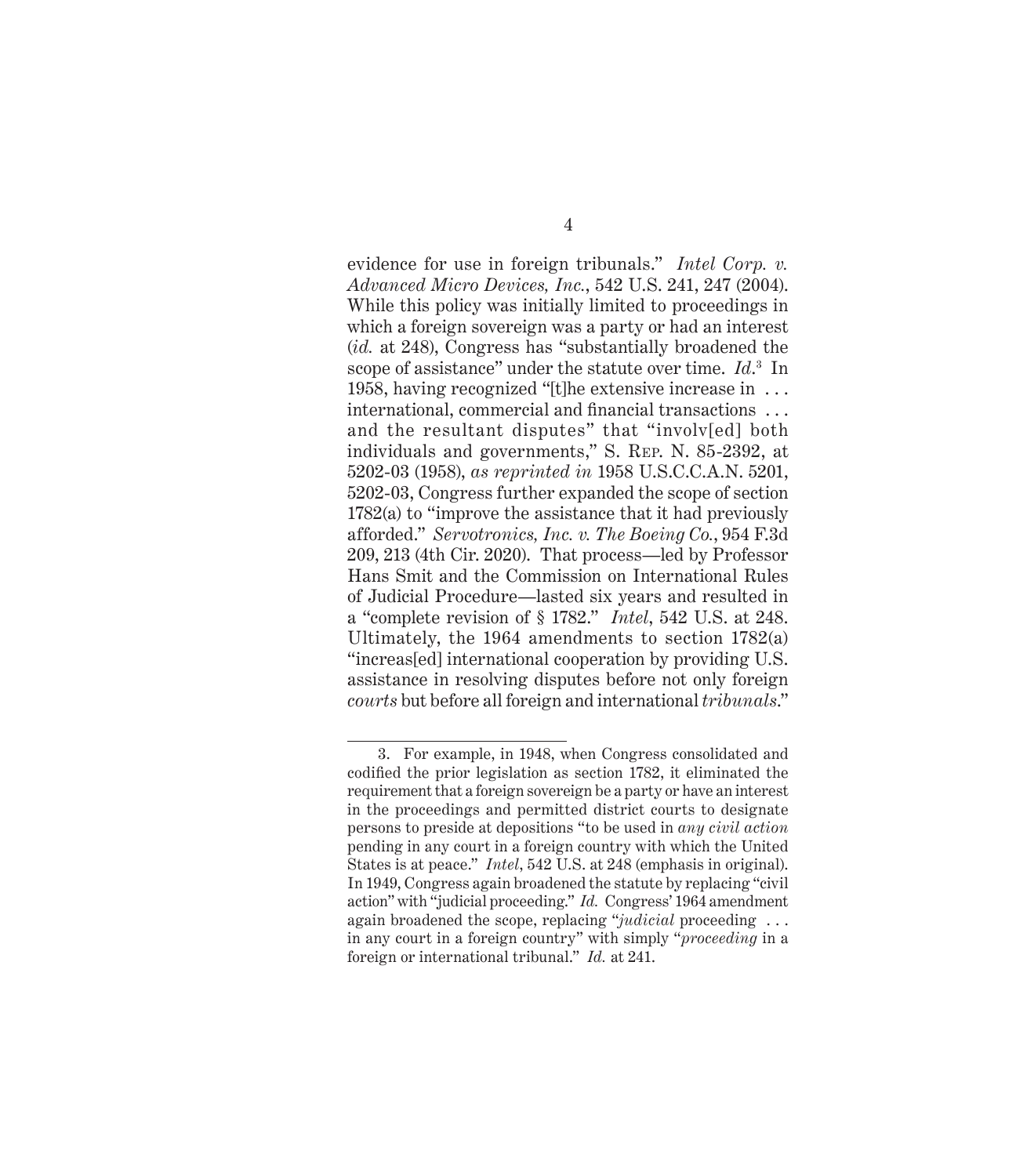*Servotronics*, 954 F.3d at 213 (emphasis in original); S. Rep. No. 88-1580, at 3782 (1964), *as reprinted in* 1964 U.S.C.C.A.N. 3782 ("1964 Senate Report") (explaining that the amendments' purpose was to "improve U.S. judicial procedures for . . . [o]btaining evidence in the United States in connection with proceedings before foreign and international tribunals."). In doing so, the revised section 1782(a) gave U.S. federal courts the broad authority to provide evidentiary assistance to any "foreign or international tribunal." Such "tribunals" undoubtedly include commercial arbitral tribunals.

#### **I. The Text of Section 1782(a) Includes Commercial Arbitral Tribunals within the Phrase "Foreign or International Tribunals"**

Section 1782 assists tribunals and interested parties in obtaining documents and testimony for use "in a proceeding in a foreign or international tribunal." 28 U.S.C. § 1782(a). Some courts have applied this statute in a manner that is inconsistent with the text's plain meaning. Indeed, courts have twisted the meaning of the phrase "foreign or international tribunal" to justify including certain tribunals within its scope, such as socalled "state-sponsored" arbitral tribunals, and excluding others, most notably commercial arbitral tribunals. There is no basis for such a tortured construction, as Congress imposed no limitations on what constitutes a "foreign or international tribunal."

#### **A. The Court Must Interpret Section 1782(a) Based on its Unambiguous Plain Meaning**

This is a straightforward case of statutory construction. The Court must therefore "begin [its examination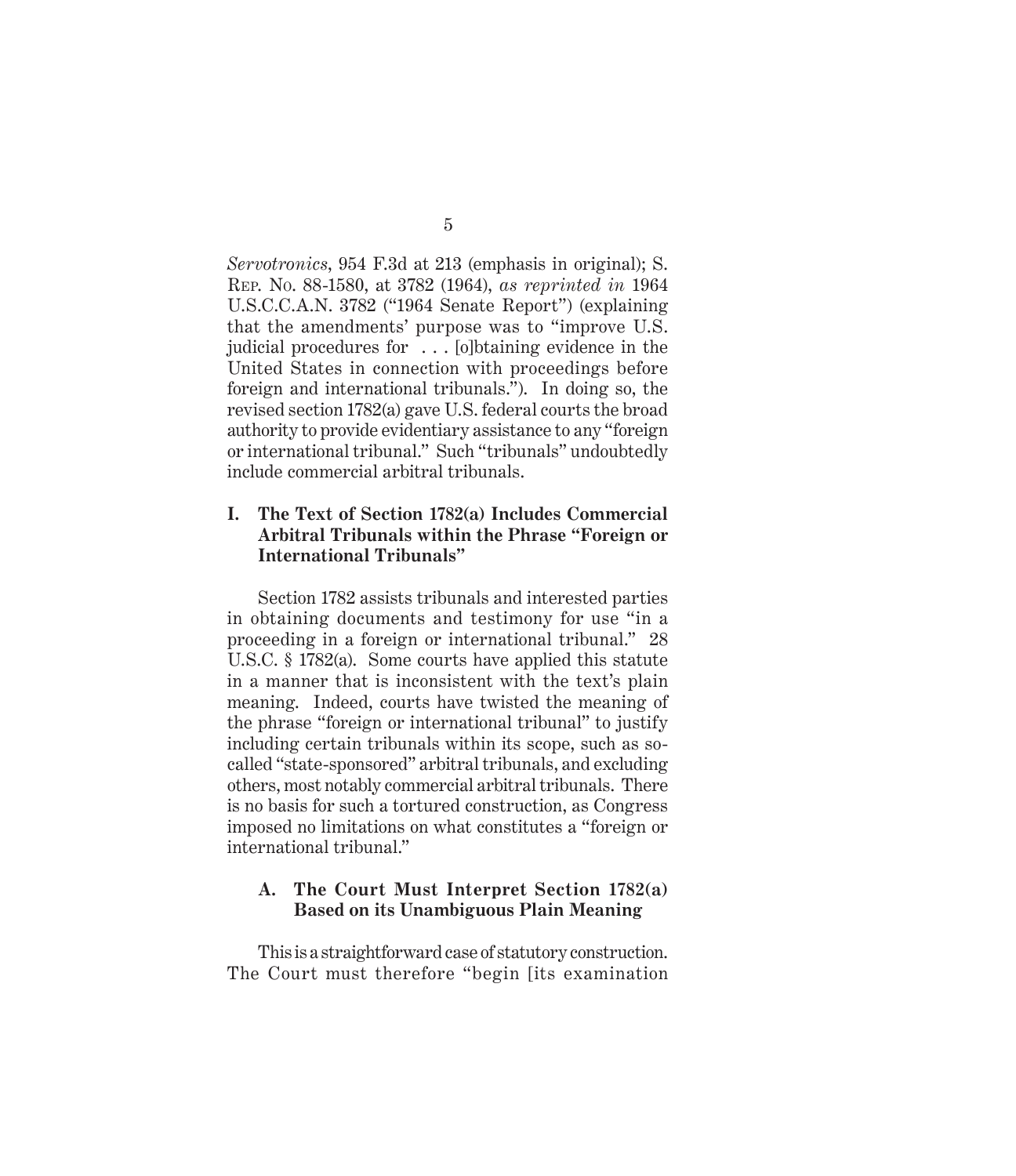of section 1782(a)] with the language of the statute." *Intel*, 542 U.S. at 255 (internal citation omitted). "In determining the meaning of a statutory provision, [the Court] look[s] first to its language, giving the words used their ordinary meaning." *Artis v. District of Columbia*, 138 S. Ct. 594, 603 (2018) (citation omitted) (internal quotation marks omitted). When "the statute's language is plain, 'the sole function of the courts'—at least where the disposition required by the text is not absurd—'is to enforce it according to its terms.'" *United States v. Ron Pair Enters., Inc.*, 489 U.S. 235, 241 (1989) (citation omitted) (internal quotation marks omitted); *see also Hartford Underwriters Ins. Co. v. Union Planters Bank, N.A.*, 530 U.S. 1, 13 (2000) ("It suffices that the natural reading of the text produces the result we announce."); Antonin Scalia & Bryan A. Garner, Reading Law: The INTERPRETATION OF LEGAL TEXTS 69 (2012) [hereinafter Scalia, Reading Law] ("Interpreters should not be required to divine arcane nuances or to discover hidden meanings."). When Congress uses broad or general terms, such as "foreign or international tribunal," they are to be "accorded their full and fair scope," and not "arbitrarily limited," since "the presumed point of using general words is to produce general coverage—not to leave room for courts to recognize ad hoc exceptions." Scalia, Reading Law 101; *see also United States v. Furlong*, 18 U.S. 184, 196 (1820) ("[G]eneral words . . . ought not . . . to be restricted so as to exclude any cases within their natural meaning."). Accordingly, where a particular "disposition is required by the text of the statute," that should conclude the Court's analysis. *Intel*, 542 U.S. at 267 (Scalia, J., concurring).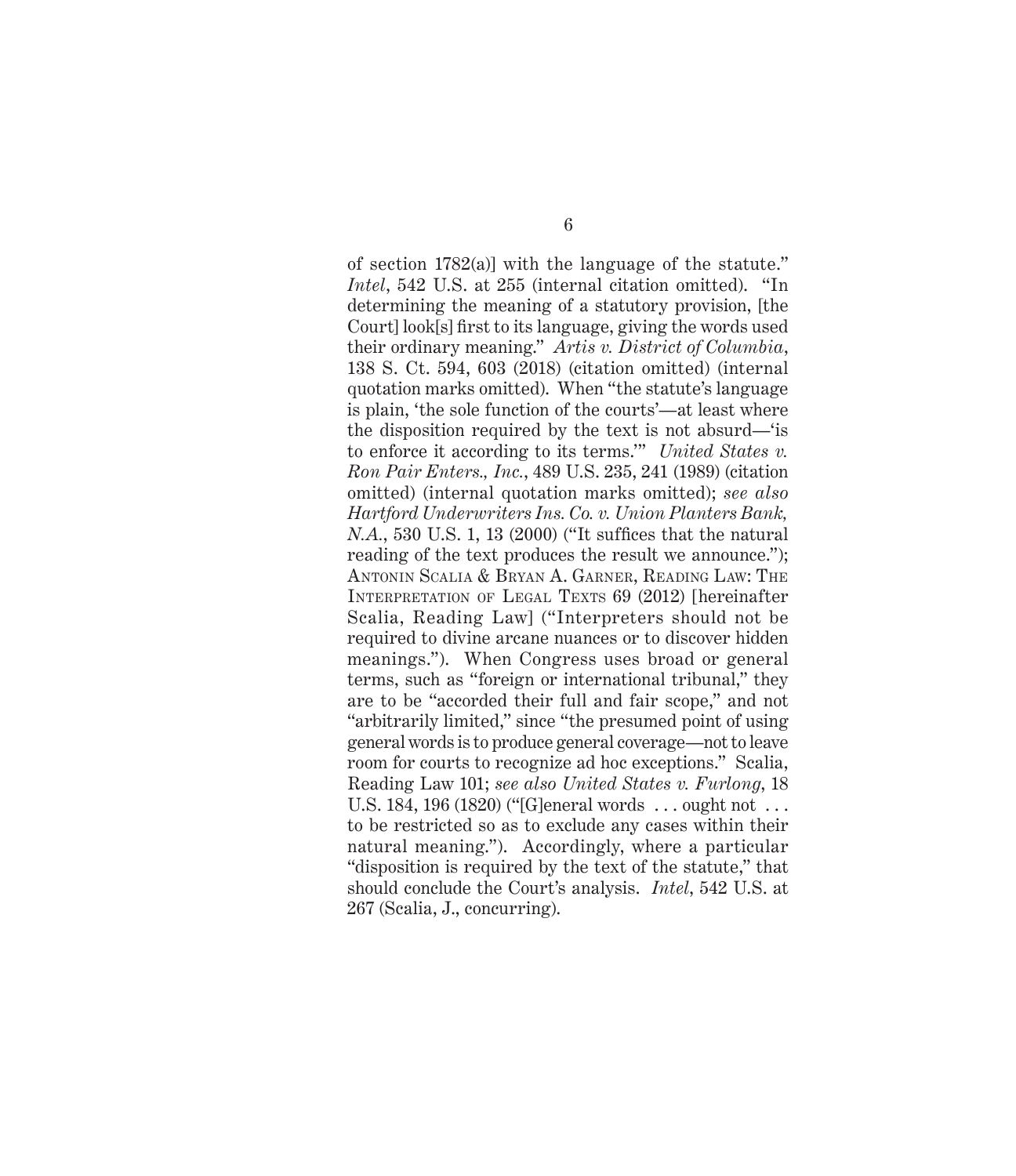Moreover, courts should not presume that the language of a statute is ambiguous. *See United States v. LaBonte*, 520 U.S. 751, 757 (1997) ("We do not start from the premise that [the statutory] language is imprecise. Instead, we assume that in drafting legislation, Congress said what it meant."). Similarly, courts may not impose their own limitations upon a plain and unambiguous statute or resort to legislative history to upend its common-sense construction. *See, e.g., Food Mktg. Inst. v. Argus Leader Media*, 139 S. Ct. 2356, 2364 (2019) ("Even those of us who sometimes consult legislative history will never allow it to be used to 'muddy' the meaning of 'clear statutory language.'"); *Circuit City Stores, Inc. v. Adams*, 532 U.S. 105, 119 (2001) ("As the conclusion we reach today is directed by the text of § 1, we need not assess the legislative history of the . . . provision."); *Garcia v. United States*, 469 U.S. 70, 78 (1984) ("We are not willing to narrow the plain meaning of even a criminal statute on the basis of a gestalt judgment as to what Congress probably intended.").

#### **B. The Plain Meaning of Section 1782(a) Includes Commercial Arbitral Tribunals**

Section 1782(a) provides that:

The district court of the district in which a person resides or is found may order him to give his testimony or statement or to produce a document or other thing for use in a *proceeding in a foreign or international tribunal*, including criminal investigations conducted before formal accusation. The order may be made pursuant to a . . . request made, by a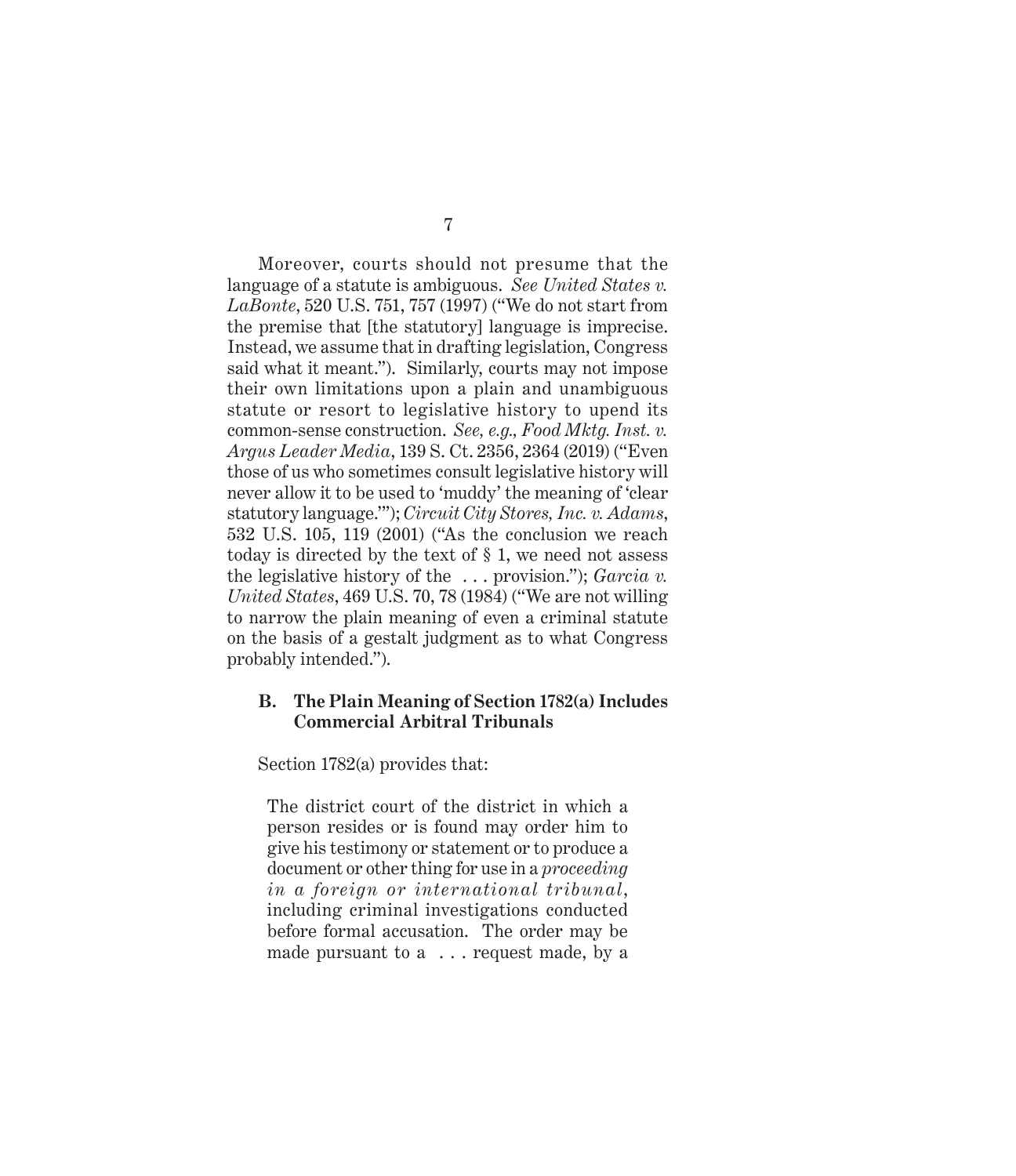*foreign or international tribunal* or upon the application of any interested person . . . .

28 U.S.C. § 1782(a) (emphasis added).

Congress chose not to define the phrase "foreign or international tribunal." However, the text of the statute, standing alone, plainly includes foreign commercial arbitral tribunals, as they are *tribunals* within the ordinary, common sense, and objective meaning of that term. *See FDIC v. Meyer*, 510 U.S. 471, 476 (1994) ("In the absence of . . . a definition, we construe a statutory term in accordance with its ordinary or natural meaning.").

The term "tribunal" has long been understood to include arbitral tribunals, including commercial arbitral tribunals. For example, in 1787, Blackstone's Commentaries on the Laws of England discussed commercial arbitration and noted "the great use of these peaceable and domestic tribunals, especially in settling matters of account, and other mercantile transactions." 3 William Blackstone, Commentaries On The Laws Of England 17 (A. Strahan, T. Cadell & D. Prince eds., 10th ed., London 1787); *see also* 2 JOSEPH STORY, Commentaries On Equity Jurisprudence § 1457 at 686 (Boston, Little Brown and Co., 9th ed. 1866) (referring to private commercial arbitrators as "tribunals"); *Abdul Latif Jameel Transp. Co. v. FedEx Corp.*, 939 F.3d 710, 721-22 (6th Cir. 2019) (amassing sources).

Similarly, over the last 100 years, this Court has consistently referred to arbitrators as "tribunals."<sup>4</sup> *See,* 

<sup>4.</sup> Some courts (*see Republic of Kazakhstan v. Biedermann Int'l*, 168 F.3d 880, 882 (5th Cir. 1999)) have suggested that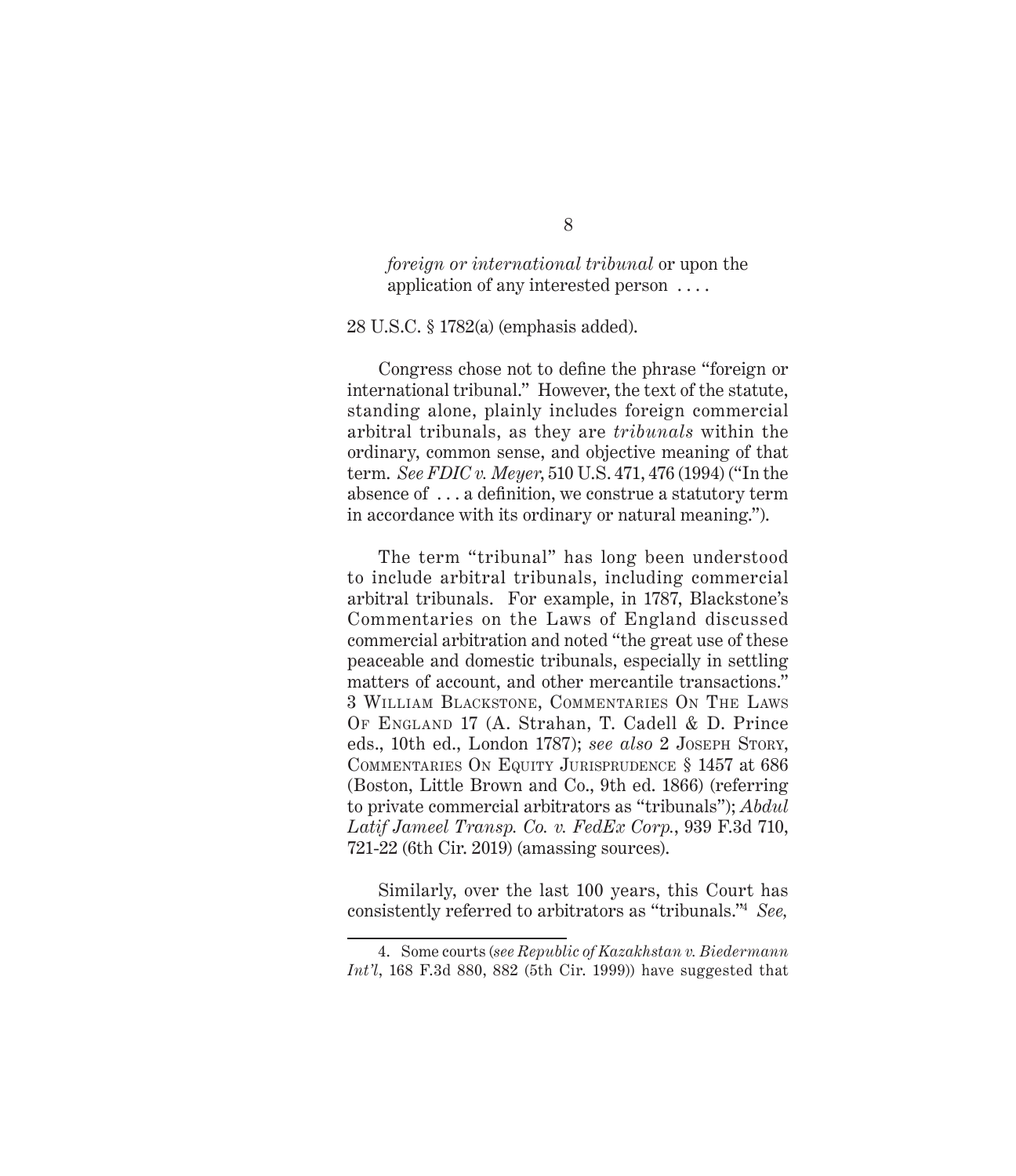*e.g., Mitsubishi Motors Corp. v. Soler Chrysler Plymouth, Inc.*, 473 U.S. 614, 638 (1985) ("[N]ational courts will need to shake off the old judicial hostility to arbitration, and also their customary and understandable unwillingness to cede jurisdiction of a claim arising under domestic law to a *foreign or transnational tribunal*.") (emphasis added) (citation omitted) (internal quotation marks omitted); *Bernhardt v. Polygraphic Co. of Am.*, 350 U.S. 198, 203 (1956) (referring to a commercial arbitration panel as a "tribunal"); *Red Cross Line v. Atl. Fruit Co.,* 264 U.S. 109, 121 n.1 (1924) (quoting *Tobey v. Cty. of Bristol*, 23 F. Cas. 1313, 1320 (D. Mass. 1845) (Story, J.)) ("[W]hen [courts of equity] are asked to . . . compel the parties to appoint arbitrators whose award shall be final, they necessarily pause to consider whether such tribunals possess adequate means of giving redress ....").

The Circuit Courts of Appeal likewise have long referred to arbitration "tribunals." *See, e.g.*, *A.S. Abell Co. v. Baltimore Typographical Union No. 12*, 338 F.2d 190, 195 (4th Cir. 1964) ("Board of Arbitration is the proper tribunal"); *Kanmak Mills, Inc. v. Soc'y Brand Hat Co.*, 236 F.2d 240, 244 (8th Cir. 1956) (referring to commercial

commercial arbitral tribunals were a new concept in the United States at the time of the 1964 amendments to section 1782(a)—a position that is rebutted by this Court's recognition of commercial arbitral tribunals in the early 1900s. In any event, that point is irrelevant. As Justice Scalia has remarked, "The meaning of rules is constant. Only their application to new situations presents a novelty . . . . 'Suppose a legislator enacts that it shall be a crime for anyone to "carry concealed on his person any dangerous weapon."' . . . The category denoted by *any dangerous weapon* may include untold numbers of yet-to-be-invented harmful devices." Scalia, Reading Law 86.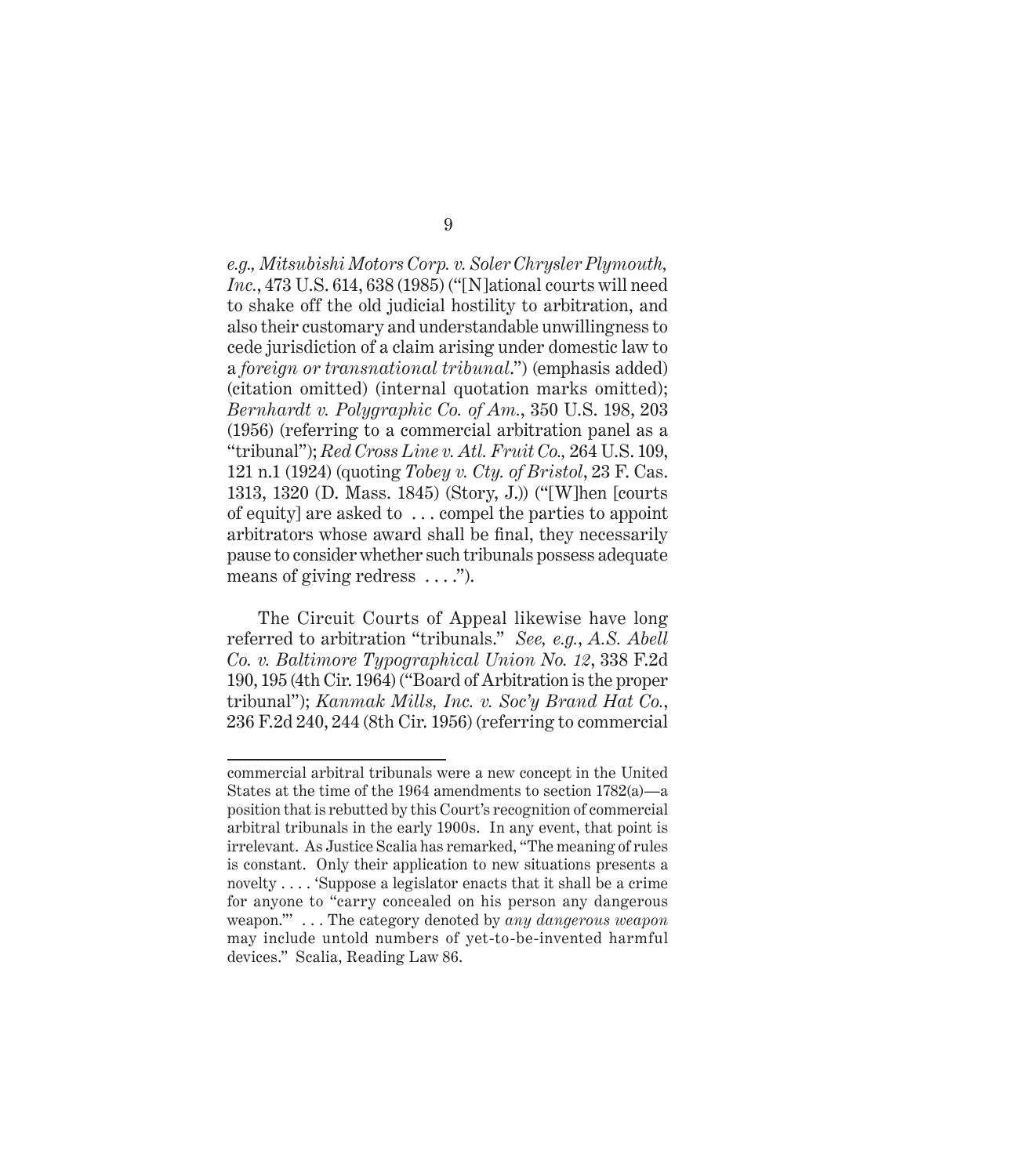AAA arbitration "tribunal"); *Wilko v. Swan*, 201 F.2d 439, 444 (2d Cir. 1953) (referring to a "'court of competent jurisdiction' but also in any other competent tribunal, such as arbitration"); *Kentucky River Mills v. Jackson*, 206 F.2d 111, 119 (6th Cir. 1953) (recognizing contract-based arbitration panel as an "arbitration tribunal"); *Hyland v. Millers Nat'l Ins. Co.*, 91 F.2d 735, 737 (9th Cir. 1937) ("tribunal of three arbitrators"); *Emlenton Refining Co. v. Chambers*, 35 F.2d 273, 275 (3d Cir. 1929) ("fact finding tribunal, such as arbitrators or a jury"); *Fore River Shipbuilding Co. v. S. Pac. Co.*, 219 F. 387, 395 (1st Cir. 1914) ("any tribunal, whether it was court or jury, judges or arbitrators"); *Toledo S.S. Co. v. Zenith Trans. Co.*, 184 F. 391, 400 (6th Cir. 1911) ("parties who have sought a settlement of their disputes out of court by a tribunal of their own choosing").

The use of the term "tribunal" by courts and scholars when referring to arbitrations is consistent with the dictionary definitions of that term before and after the 1964 amendments to the statute were adopted. *See, e.g.*, MAX RADIN, LAW DICTIONARY (1955) ("A general word equivalent to court, but of more extensive use in public and international law"); WEBSTER'S THIRD NEW INTERNATIONAL DICTIONARY (1964) (a "tribunal" includes "a person or body of persons having authority to hear and decide disputes so as to bind the disputants . . . : something that decides or judges: something that determines or directs a judgment or course of action"); BRYAN A. GARNER, A DICTIONARY OF Modern Legal Usage (2d ed. 1995) ("(1) 'a court or other adjudicatory body $[]'$ .... In its most usual application sense (1)—tribunal is broader than court and generally refers to a body, other than a court, that exercises judicial functions . . . ."); Merriam-Webster's Dictionary of Law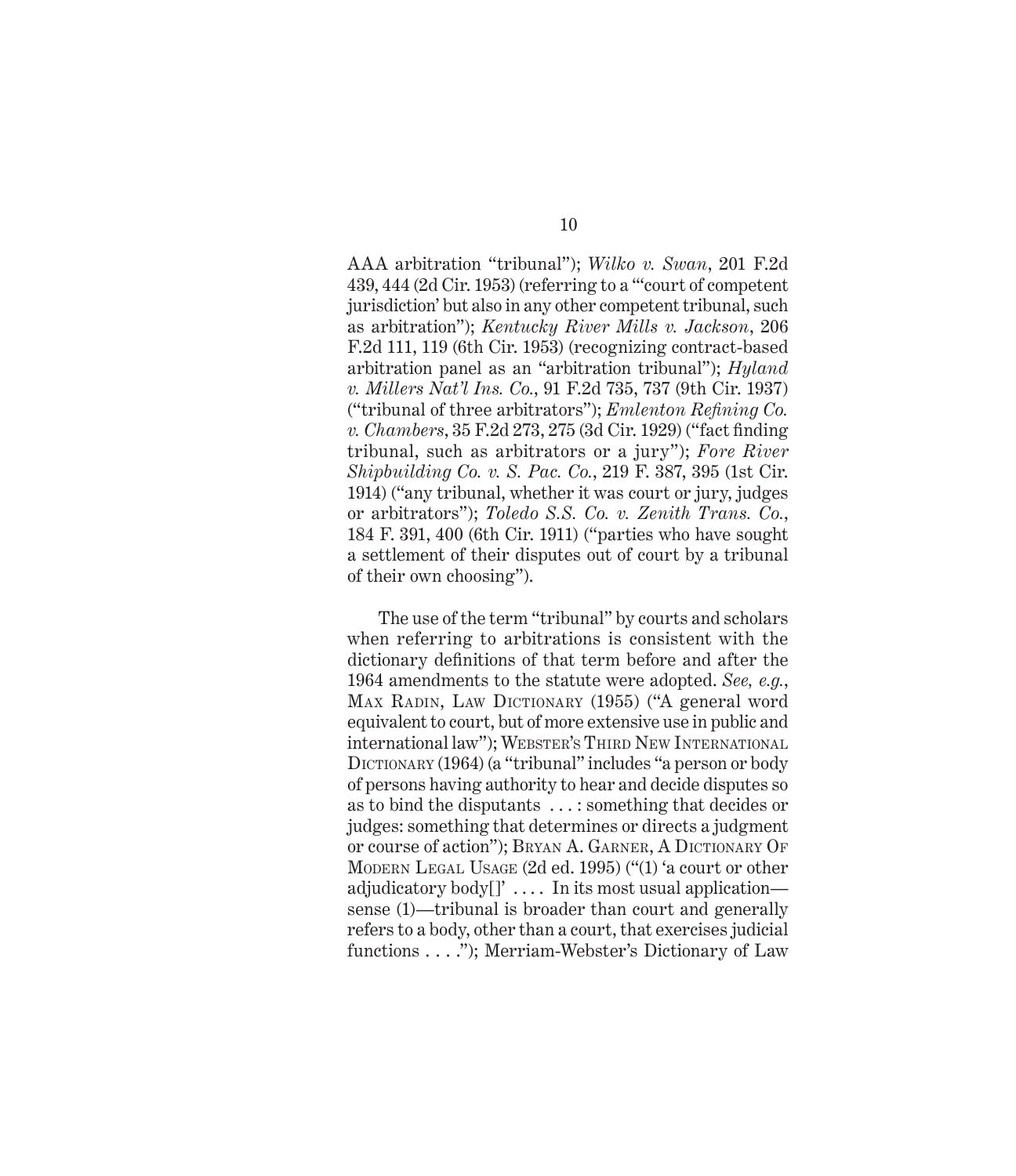(1996) ("a court or forum of justice: a person or body of persons having to hear and decide disputes so as to bind the parties"); Scalia, Reading Law 72, 419, 423, Appendix A (stating that, while dictionaries are "useful and authoritative," they "tend to lag behind linguistic realities—so a term now known to have first occurred in print in 1900 might not have made its way into a dictionary until 1950 or even 2000," and listing the "Max Radin, *Law Dictionary*," "Bryan A. Garner, *A Dictionary of Modern Legal Usage*" and "*Merriam-Webster's Dictionary of*  Law" as three of "the most useful and authoritative" dictionaries "that can be consulted to determine the near-contemporaneous common meaning of words" in the period 1951-2000).5 *See also* 6 C.J.S. Arbitration and Award, § 1, p. 152 (1937) ("The settlement of controversies by arbitration is a legally favored contractual proceeding of common law origin by which the parties by consent submit the matter for determination to a tribunal of their own choosing in substitution for the tribunals provided by the ordinary processes of the law") (cited in *Livingston v. Shreveport-Texas League Baseball Corp.*, 128 F. Supp. 191 (W.D. La. 1955)).

<sup>5.</sup> Legal dictionaries providing for narrower definitions confining the term to "judges," "judicial court[s]," "[a] court," or "seat or bench for the judge or judges of a court" (*see FedEx*, 939 F.3d at 719-20)—are rendered inapposite by Congress's having granted liberal access to section 1782(a) through its 1964 amendments, explicitly removing the phrase "*judicial proceeding* pending in *any court*" and "replac[ing] [it] with the phrase 'in *a proceeding* in a foreign or international *tribunal*.'" *Intel*, 542 U.S. at 248-49 (emphasis added); *FedEx*, 939 F.3d at 710 n.5 ("We would be remiss if we did not note that both parties *agree* that the meaning of 'tribunal' in § 1782(a) is not limited to 'court'—the narrower of the two definitions we will discuss.") (emphasis in original).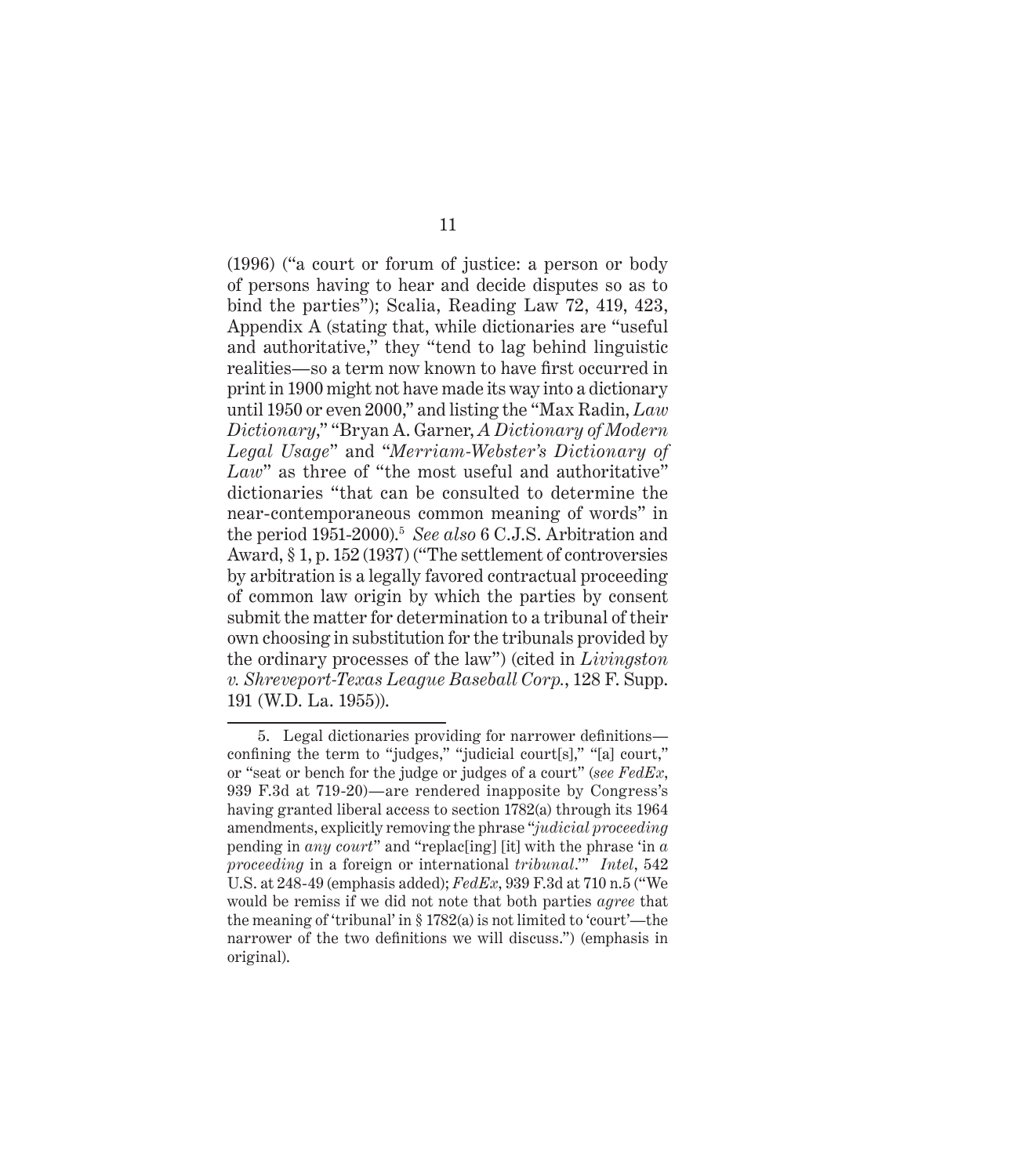There can be no doubt that the meaning of the term "tribunal" included commercial arbitral tribunals in 1964, when the current language of the statute was drafted and the statute itself was broadly amended. Had Congress intended to materially narrow both the meaning of the term "tribunal"—for example, to governmental or intergovernmental tribunals only—and the courts' discretion, especially "at a time when it was enacting liberalizing amendments to the statute, it would have included statutory language to that effect." *Intel*, 542 U.S. at 260 (internal citation omitted). Congress, however, provided "categorical language" (*Intel*, 542 U.S. at 267 (Scalia, J., concurring)) that a federal district court may permit assistance to any "foreign or international *tribunal*," without otherwise limiting that term. The term's general and common sense meaning, therefore, controls.

**C. Even if the Court were to Determine that the Plain Meaning of "Foreign or International Tribunal" is Ambiguous, there is No Clearly Expressed Legislative Intent to Exclude Arbitral Tribunals** 

If the Court determines that the plain meaning of the term "foreign or international tribunal" is clear, its analysis must stop there. If, however, the Court finds that the term is ambiguous, the Court may look to "clearly expressed legislative intent" to determine its meaning. *United States v*. *Turkette*, 452 U.S. 576, 580 (1981); *see also Ron Pair*, 489 U.S. at 242 ("The plain meaning of legislation should be conclusive, except in the 'rare cases [in which] the literal application of a statute will produce a result demonstrably at odds with the intentions of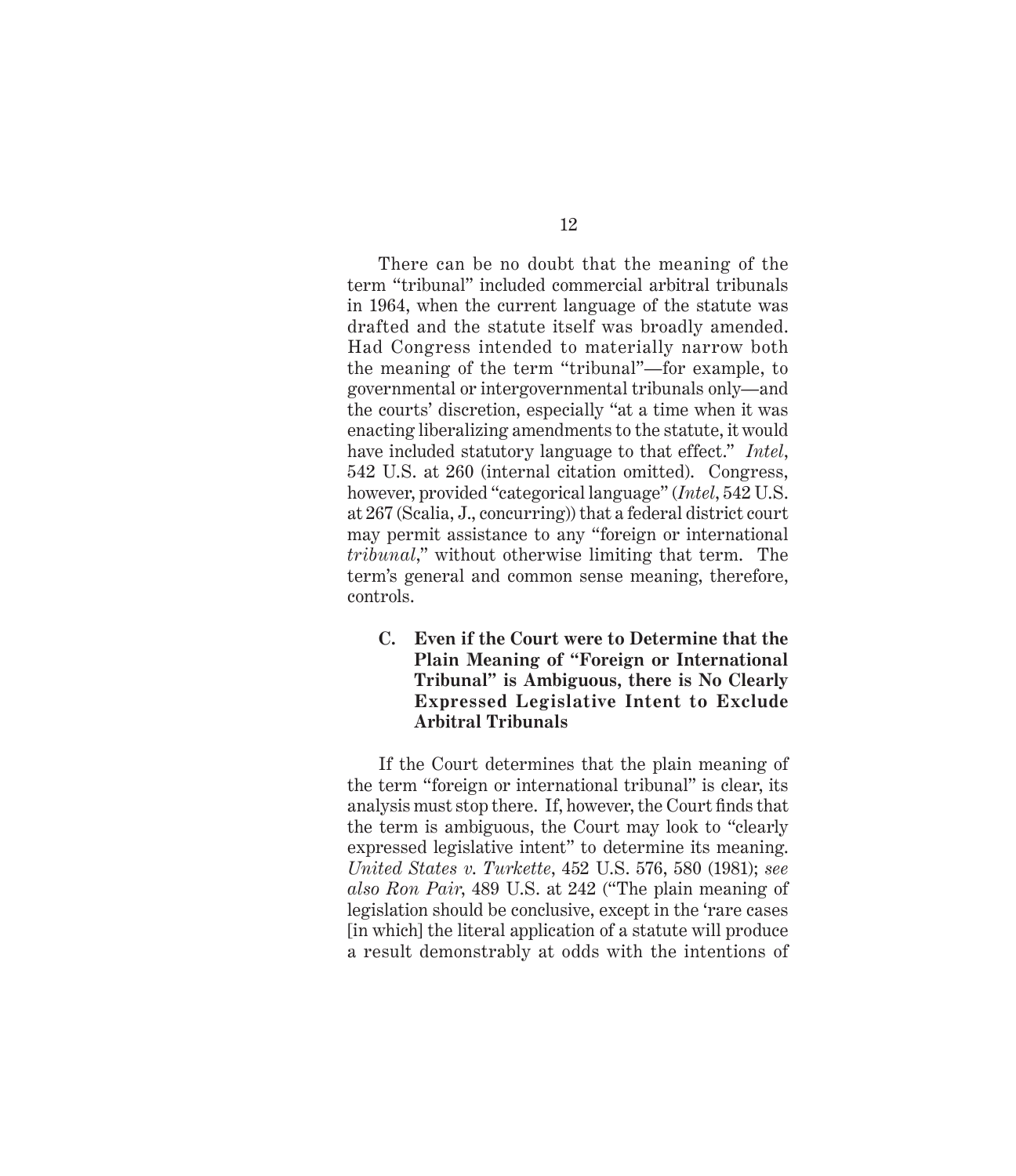its drafters.'") (internal citation omitted). There is no clearly expressed legislative intent to exclude arbitral tribunals from section 1782(a)'s scope. Nothing in the 1964 Senate Report accompanying the amended statute states Congress's intent to limit the types of tribunals that could benefit from section 1782(a). Quite the opposite. Congress emphasized that the "word 'tribunal' is used to make it clear that assistance is *not confined to proceedings before conventional courts*," but also includes "administrative and *quasi-judicial proceedings* . . . ." *See* 1964 Senate Report, at 3788 (emphasis added). It further stated:

[I]n view of the constant growth of administrative and *quasi-judicial proceedings* all over the world, the necessity for obtaining evidence in the United States may be as impelling in [these] proceedings . . . as in proceedings before a conventional foreign court. Subsection (a) therefore provides the possibility of U.S. judicial assistance in connection with *all such proceedings*. Finally, the assistance made available by subsection (a) is also *extended to international tribunals and litigants before such tribunals*.

*Id.* (emphasis added); *see also* Hans Smit, *The Supreme Court Rules on the Proper Interpretation of Section 1782: Its Potential Significance for International Arbitration*, 14 Am. Rev. Int'l Arb. 295, 314 (2003) [hereinafter Smit, *The Supreme Court Rules*] ("[T]he broad and general language [Congress] did use clearly covered all tribunals that exercised 'judicial or *quasi-judicial*' authority and the legislative history made clear the intended plain meaning.") (emphasis added).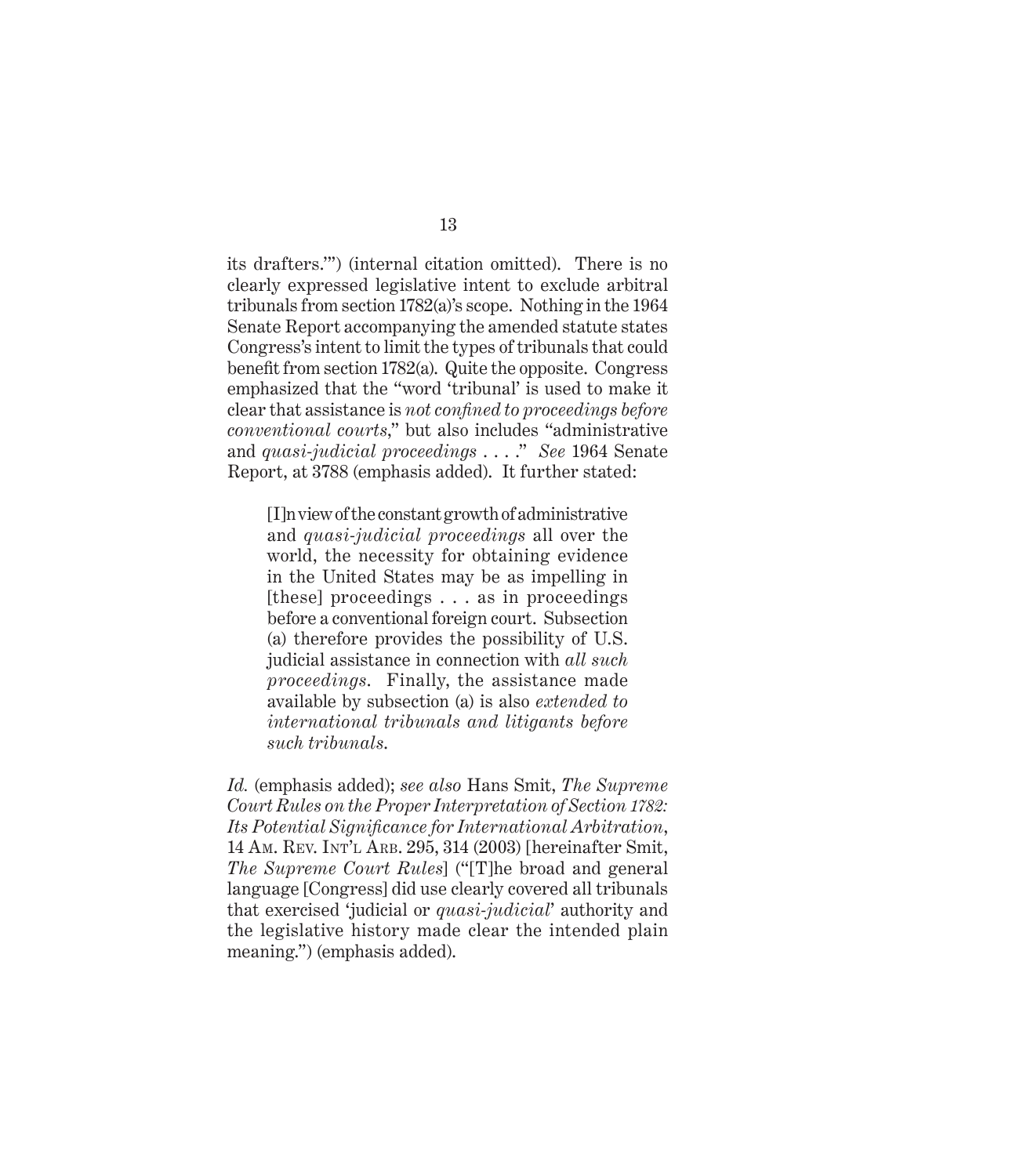The Senate thus explained that the 1964 amendments were intended to "clarif[y] and liberaliz[e] existing U.S. procedures for assisting foreign and international tribunals and litigations" by "replac[ing], and eliminat[ing] the undesirable limitations of, the assistance extended by" the predecessor statutes. *Id.*

The legislative intent to apply the phrase "foreign or international tribunal" liberally was confirmed by Hans Smit, the principal author of the 1964 amendments, which were accepted wholesale by Congress. According to Professor Smit, the "legislative history puts beyond doubt that the assistance to international tribunals for which Section 1782 provides also *extends to private international tribunals*. … [Such] history demonstrates overwhelmingly that the purpose of Section 1782 was to make the assistance for which it provides available on the most liberal and comprehensive basis." Smit, *The Supreme Court Rules*, at 305-06 (emphasis added); Hans Smit, *American Judicial Assistance to International Arbitral Tribunals*, 8 Am. Rev. Int'l Arb., 153, 157 (1997) [hereinafter Smit, *American Judicial Assistance*] ("Clearly, private arbitral tribunals come within the term the drafters used. This is also confirmed by the legislative history.").

The Court has recognized Congress's intent to broaden the reach of section 1782(a) over time. In *Intel*, the Court stressed that "Congress substantially broadened the scope of assistance federal courts could provide for foreign proceedings" and "the legislative history . . . reflects Congress' recognition that judicial assistance would be available 'whether the foreign or international proceeding or investigation is of a criminal, civil, administrative, *or other nature*. … *Nothing suggests that this amendment* 

14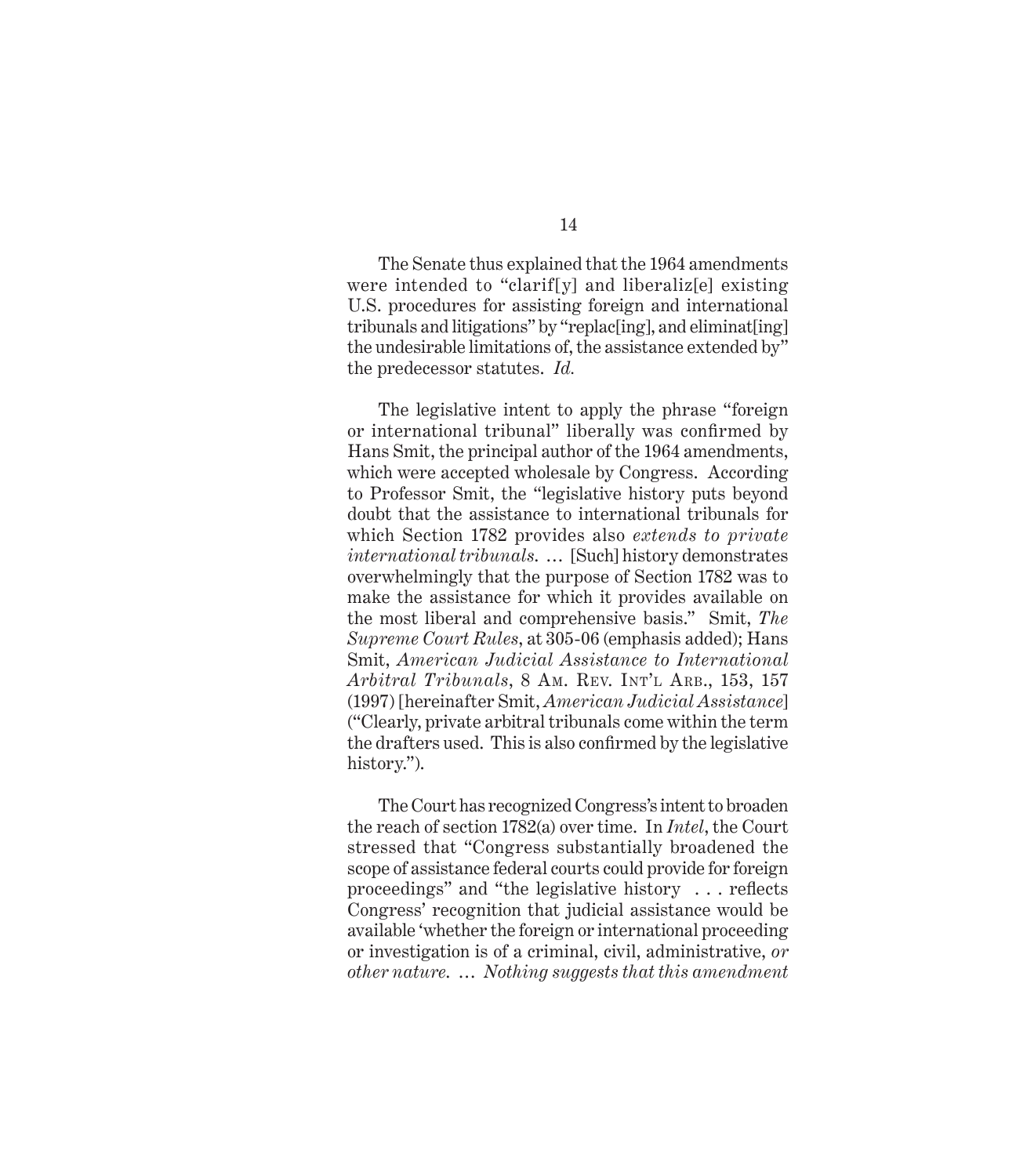*was an endeavor to rein in, rather than to confirm . . . the broad range of discovery authorized* in 1964." *Intel*, 542 U.S. at 247-48, 259 (emphasis in original removed, new emphasis added); *see also FedEx*, 939 F.3d at 727-28 ("Assuming that legislative history is a helpful aid in some cases, . . . we do not find that it contradicts our conclusion here. ... If anything, what the [legislative] statements make clear is Congress's intent to expand § 1782(a)'s applicability.").

There also exists a "well-settled doctrine of this Court to read a statute, assuming that it is susceptible of either of two opposed interpretations, in the manner which effectuates rather than frustrates the major purpose of the legislative draftsmen." *Shapiro v. United States*, 335 U.S. 1, 31 (1948). Congress amended section 1782(a) in 1964 to *expand* judicial assistance to proceedings before "foreign or international tribunal[s]," not to *limit* such assistance. *See Intel*, 542 U.S. at 255 ("[W]e reject the categorical limitations [petitioner] would place on the statute's reach."). Congress used such broad language to ensure that courts had ample discretion to provide section 1782(a) assistance where needed. *Id.* at 247, 264 ("[A]s the 1964 Senate Report suggests, a court presented with a § 1782(a) request may take into account the nature of the foreign tribunal [and] the character of the proceedings underway abroad . . . ."). If the Court were to exclude commercial arbitral tribunals from the statute's scope, it would not only frustrate Congressional intent as manifested by the only aspect of the legislative history that is clear,<sup>6</sup> but also trample this Court's prior

<sup>6.</sup> To be sure, the *Intel* Court's "caution" to the district courts that section 1782(a) applications need not be granted further aligns with the Court's refusal to impose any "categorical limitations"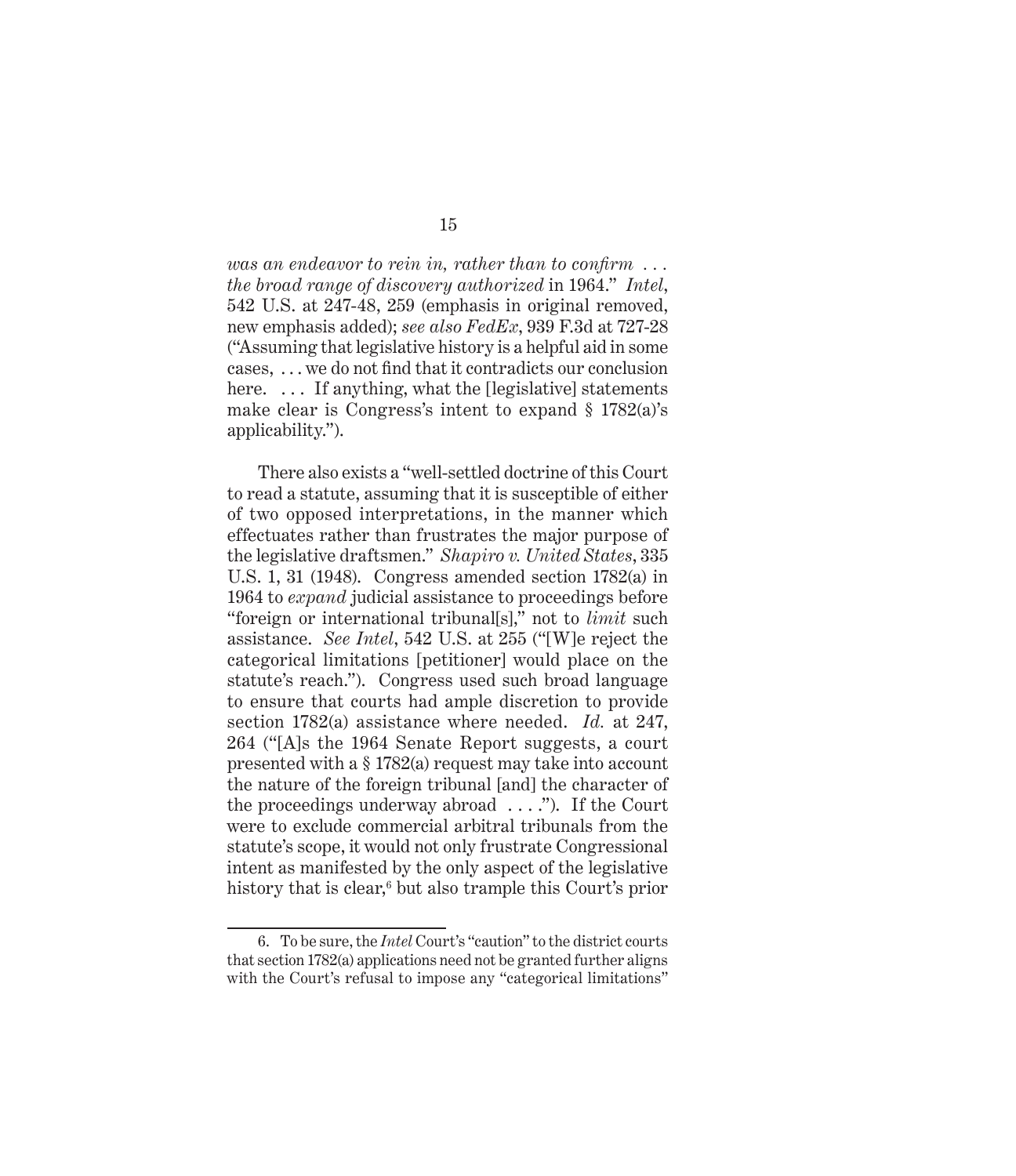admonition against imposing categorical limitations on the statute's scope. *Id.* at 255.<sup>7</sup>

#### **II. The Distinction Drawn by Courts between "Governmental" or "State Sponsored" Arbitrations and "Private" Arbitrations is False and, in any Event, is Irrelevant under Section 1782(a)**

Some courts have distinguished between so-called "private" arbitral tribunals and "public," "governmental," or "state-sponsored" arbitral tribunals.<sup>8</sup> According to

7. A broad interpretation of section 1782(a) would certainly be consistent with the "liberal federal policy favoring arbitration." *Howsam v. Dean Witter Reynolds*, 537 U.S. 79, 83 (2002); *see also Epic Sys. Corp. v. Lewis*, 138 S. Ct. 1612, 1630 (2018); *Am. Express Co. v. Italian Colors Rest.*, 570 U.S. 228, 237-39 (2013).

8. *See, e.g.*, *Fund for Protection of Investor Rights in Foreign States v. AlixPartners, LL*P, 5 F.4th 216, 225 (2d Cir. 2021) (reciting prior holdings that section 1782 "intended to cover governmental or intergovernmental arbitral tribunals and conventional courts and other state-sponsored adjudicatory bodies" but not "international arbitral panels created exclusively by private parties" or "arbitral bod[ies] established by private parties"); *In re Servotronics, Inc.*,

on the statute's scope and affirms the considerable discretion accorded the district courts to determine whether particular "tribunals" are of a sufficient nature and character to be permitted assistance under the statute. *See Intel*, 542 U.S. at 247; *In re Hallmark Capital Corp.*, 534 F. Supp. 2d 951, 956 (D. Minn. 2007) ("[T]he better approach to this issue is to reject any inflexible rule that would categorically exclude all private arbitrations from the definition of 'tribunal'."); Smit, *The Supreme Court Rules*, at 306 ("Excluding [private international arbitral tribunals] from the reach of Section 1782 would . . . produce a result exactly the opposite of what the reformers intended, for it intended that this assistance be available to all tribunals whether created under foreign law or pursuant to an international agreement.").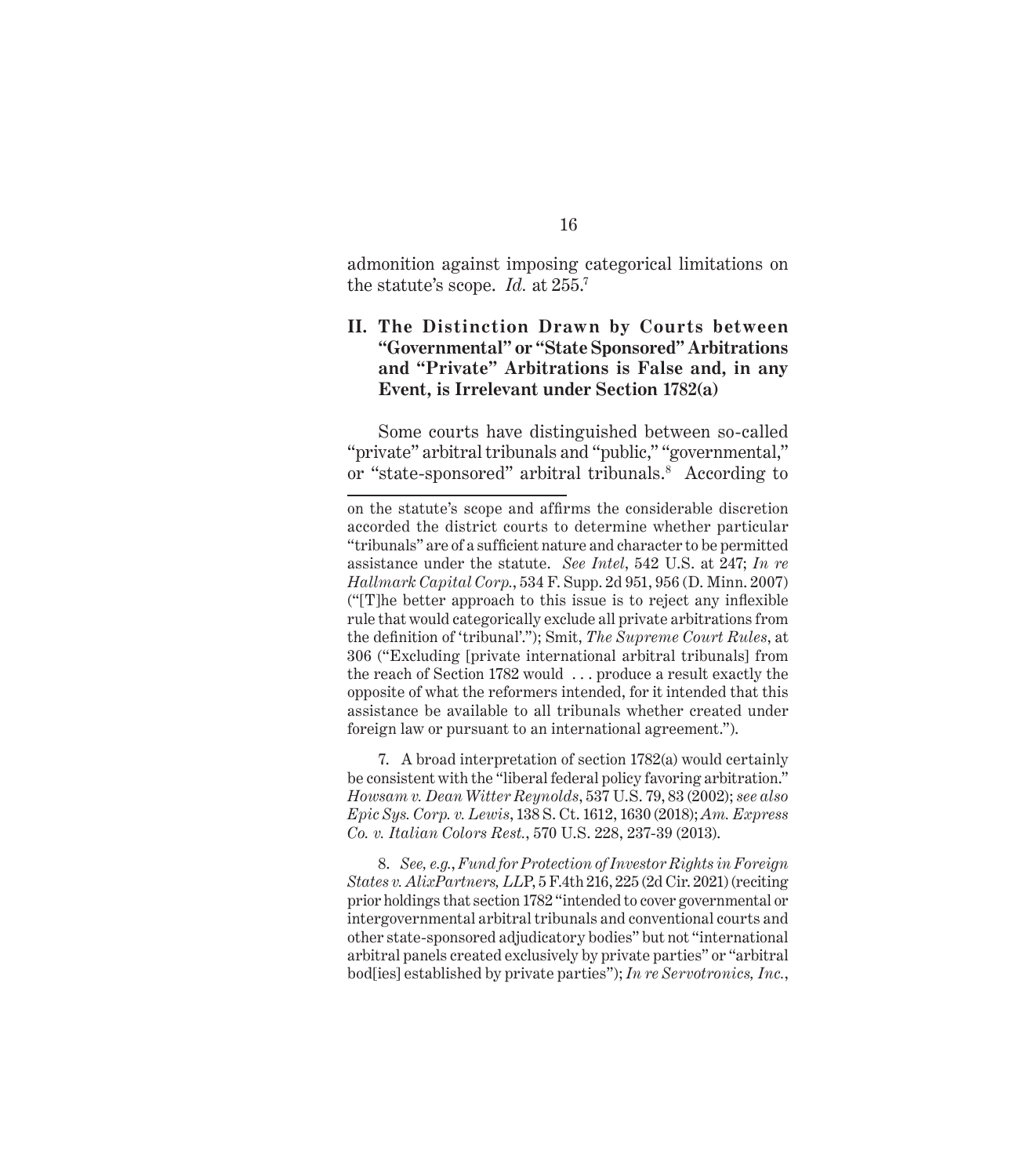those courts, that distinction is meaningful because "private" arbitral tribunals "deriv[e] [their] authority not from the government, but from the parties' agreement," whereas so-called "public" tribunals are created under the authority of the state. *See Servotronics*, 954 F.3d at 213 (ultimately finding this distinction unpersuasive); *Alixpartners*, 5 F.4th at 227 ("[T]he arbitral panel in this case derives its adjudicatory authority from the Treaty, . . . rather than an agreement between purely private parties or any other species of private contract."). This perspective sets up a false distinction and reflects a fundamental misunderstanding of international arbitration.

#### **A. Commercial Arbitration Operates Under National and International Legal Authority**

The right to resolve disputes and accord binding legal authority to such resolutions is inherently sovereign. That is why courts exist. For centuries, however, states have recognized the utility of permitting parties to arbitrate their disputes outside of the courts and have enacted laws defining what disputes may be arbitrated, authorizing judicial assistance to the arbitral process, and giving legal effect to the results of those quasi-judicial proceedings. Indeed, virtually every modern jurisdiction that permits arbitration has enacted one or more of those laws. Thus, as Professor Smit remarks, "private

<sup>2019</sup> WL 9698535, at \*4 (N.D. Ill. Apr. 22, 2019) ("state-sponsored arbitral bodies" might constitute "foreign or international tribunal[s]" under Section 1782(a)) (citation omitted) (internal quotation marks omitted). *But see Servotronics*, 954 F.3d at 213 (finding that, even if this more restrictive definition were applied, it can nevertheless include private arbitral tribunals).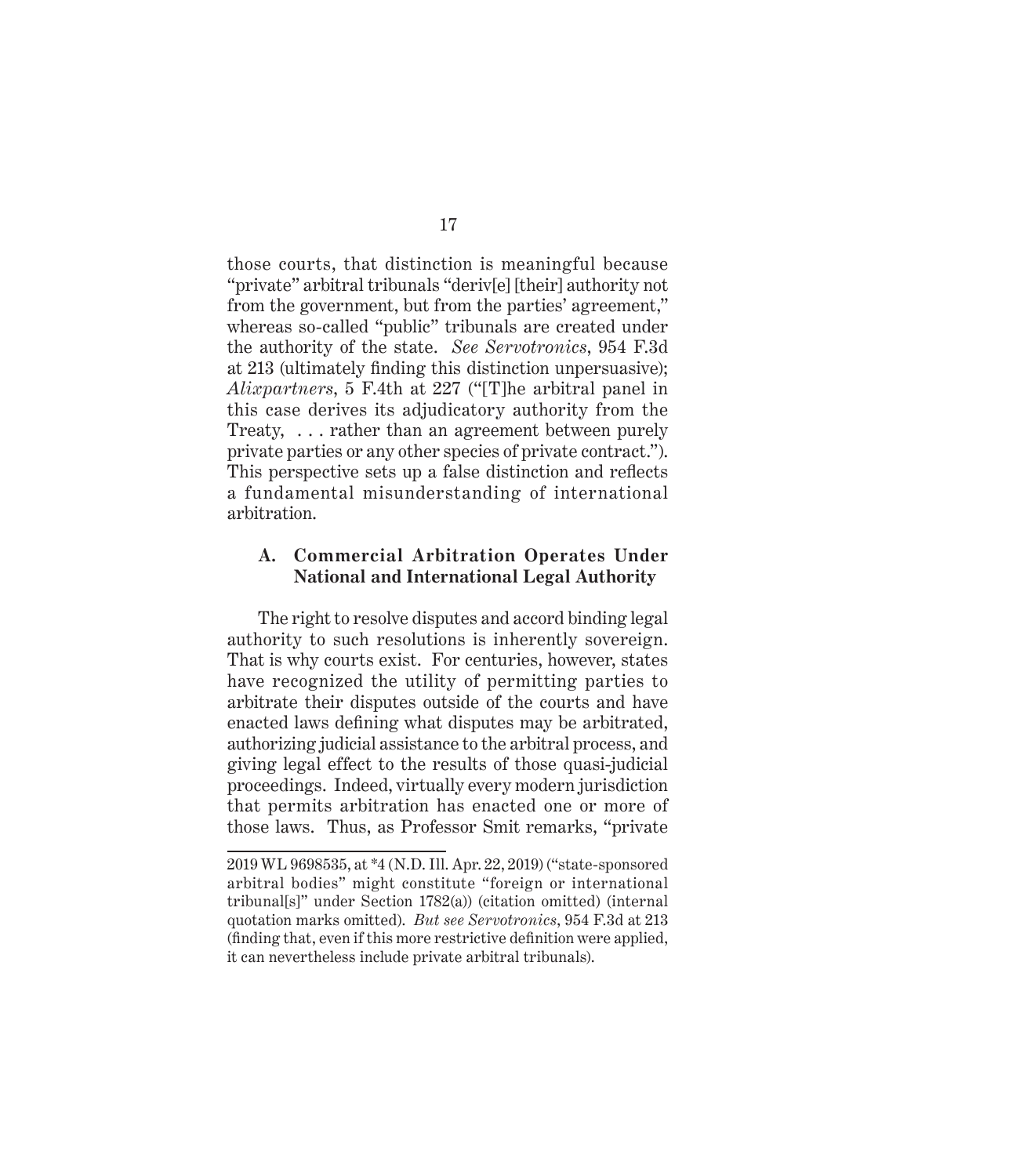international [arbitral] tribunals . . . have been accorded by the body politic the power to adjudicate controversies." Smit, *American Judicial Assistance*, at 156. Indeed, "[t]o the extent that [commercial arbitral tribunals] are created under foreign law, they are *foreign tribunals*; and to the extent they are created pursuant to international agreement, they are *international tribunals*." Smit, *The Supreme Court Rules*, at 305 (emphasis added); *see also*  W. Michael Reisman & Brian Richardson, *The Present – Commercial Arbitration as a Transnational System of Justice: Tribunals and Courts: An Interpretation of the Architecture of International Commercial Arbitration,* in ICCA Series, 17-18, 20 ("Advocates of arbitration often assume . . . that arbitration is a free-standing procedure, conceptually and politically quite independent of the apparatus of the state. But international commercial arbitration, no less than arbitration within nation-states, while conducted in the sphere of private law, is a public legal creation whose operation and effectiveness is inextricably linked to prescribed actions by national courts."; "states, through their courts, . . . play a role *before* the arbitration commences, *during* the arbitration, or *after* an award has been rendered.") (emphasis in original).

In the United States, for example, the Federal Arbitration Act applies to all arbitrations that involve interstate commerce and each of the 50 states has its own arbitration laws that govern purely intra-state disputes. *See* 9 U.S.C. § 2; *see e.g.*, N.Y. C.P.L.R. §§ 7501-7515 (McKinney 2018). In addition, the United States has bound itself to the international standards set forth in the 1958 Convention on the Recognition and Enforcement of Foreign Arbitral Awards (the "New York Convention"), a treaty that obligates contracting states to recognize and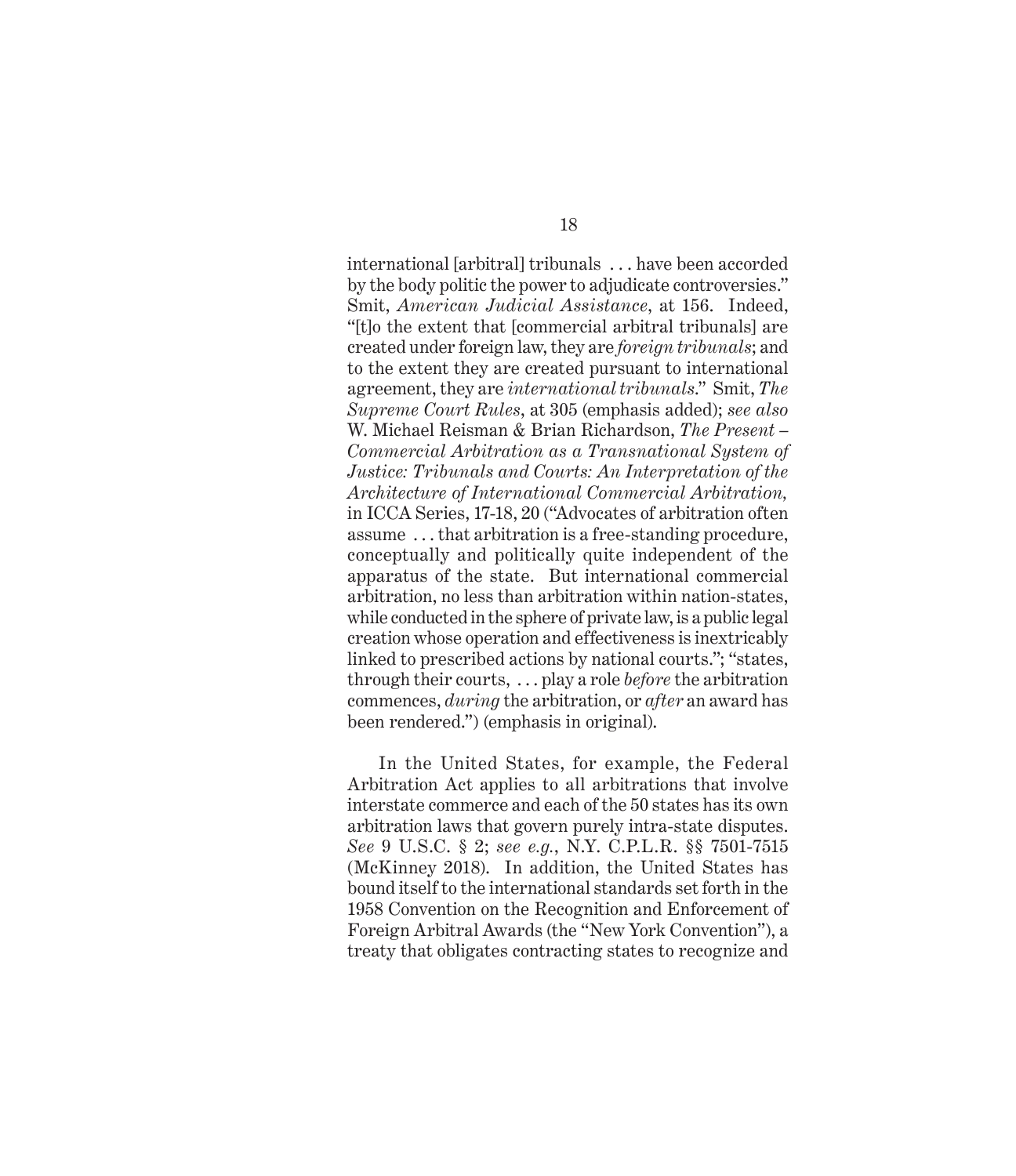enforce foreign arbitration agreements and awards.<sup>9</sup> It is for these reasons that the Fourth Circuit, in recently accepting that the term "foreign or international tribunal" encompasses international commercial arbitral tribunals, recognized that:

[A]rbitration in the United States is a congressionally endorsed and regulated process that is judicially supervised. And it was developed as a favored alternative to the judicial process for the resolution of disputes. Thus, contrary to [Respondent's] general assertion that arbitration is not a product of 'government-conferred authority,' under U.S. law, it clearly is.

*Servotronics*, 954 F.3d at 213-14.

In Germany, the legal "seat" of the pending arbitration between ZF Auto US and Luxshare in this case (*see* Joint Appendix of Petitioners at 93, *ZF Automotive US, Inc., Gerald Dekker, and Christophe Marnat v. Luxshare, Ltd*., No. 21-401 (U.S. Sup. Ct. Jan. 24, 2022)), commercial arbitrations are authorized and governed by the German Arbitration Act 1998, largely incorporating the provisions of the UNCITRAL Model law, which grants authority to arbitral tribunals to resolve disputes falling within its jurisdiction and legislates matters covering almost all aspects of the

<sup>9.</sup> The New York Convention is one of the most widely adopted treaties in the world, with 169 state parties at present. June 10, 1958, 21 U.S.T. 2517, 330 U.N.T.S. 38, *as reprinted in* 9 U.S.C. § 201.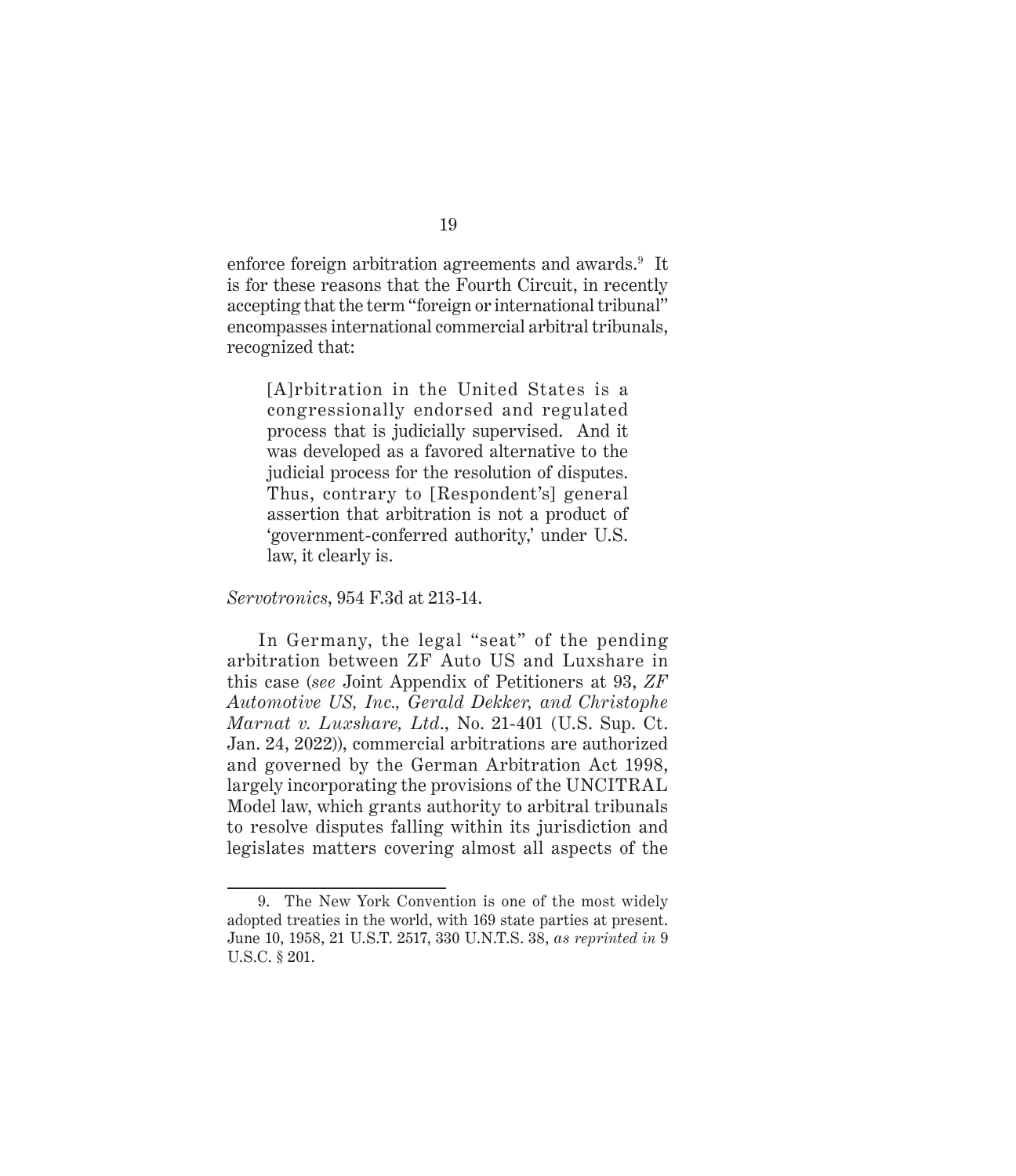arbitral proceedings, from their commencement through the enforcement of arbitration awards.<sup>10</sup> Any commercial arbitration seated in Germany, including the one in this case, is conducted in accordance with the rules and procedures set out in the German Arbitration Act 1998. The same is true of virtually all arbitrations conducted in juridical "seats" worldwide.<sup>11</sup>

In the international context, arbitrations are governed by both the domestic arbitration laws of the countries in which they are seated and the standards set by the international community through the New York Convention. The Convention reflects a consensus among its 169 contracting states that foreign arbitration agreements and awards must be enforced, subject to limited and discretionary exceptions. Its very purpose was to create universal standards governing the treatment of arbitration agreements and awards and to ensure inter-state consistency. Through this Convention, the international community has created—and each signatory state has accepted—an international legal regime

<sup>10.</sup> For example, the German Arbitration Act 1998 covers, *inter alia*, the scope, form and enforceability of arbitration agreements (sections 1030-1032), the powers of the courts in relation to provisional relief, evidentiary assistance and the conduct of the arbitration proceedings more generally (sections 1033, 1050), the form, substance, timing and legal effect of the tribunal's award(s) (sections 1054-55), and the powers of the courts to enforce or set aside the tribunal's award(s) (sections 1059-61). Zivilprozessordnung [ZPO] [Code of Civil Procedure], § 1025-1066 [hereinafter German Arbitration Act 1998].

<sup>11.</sup> For a list of national arbitration laws in states that are parties to the New York Convention, see https:// newyorkconvention1958.org/.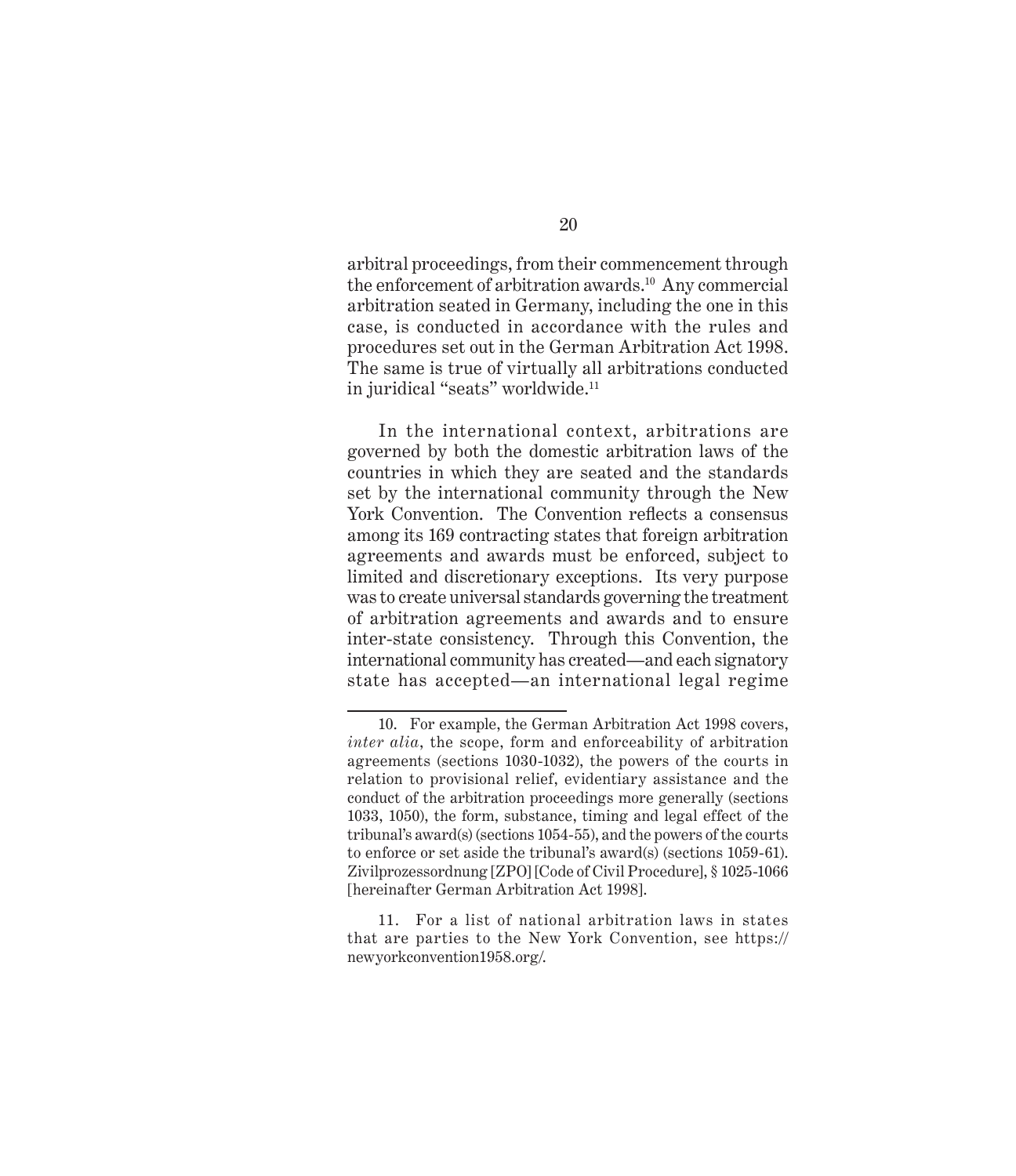authorizing, recognizing, and enforcing commercial arbitrations.

Thus, when commercial parties include an arbitration agreement in their contracts, they are electing to resolve disputes within the legal framework authorized by the juridical "seat" of arbitration, subjecting themselves to the supervisory authority of the courts in that "seat" including the authority to annul or set aside final arbitral awards—and accepting that any resulting awards may be enforced in accordance with the international standards set by the New York Convention.

#### **B. Efforts to Distinguish Investor-State Arbitration from Commercial Arbitration for Purposes of Section 1782(a) Fail**

Some courts have held that section 1782(a) assistance is available to support investor-state arbitrations because these arbitrations are said to be "state-sponsored" or "government-sanctioned." *See, e.g.*, *Alixpartners*, 5 F.4th at 226-7 (finding section 1782(a) applicable to an investment treaty arbitration tribunal because it "derives its adjudicatory authority from the 'intervention or license of any government to adjudicate cases arising from certain varieties of foreign investment'" and "the rules that will govern the dispute were developed by UNCITRAL, an international body.") (internal citation omitted). $12$ 

<sup>12.</sup> The UNCITRAL rules may be used in both commercial and treaty-based arbitrations and are not materially different than the arbitration rules promulgated by other arbitral institutions. Their use, therefore, does not impart upon the tribunal any special state or international sponsorship (*contra Ukrnafta v. Carpatsky Petroleum Corp.*, 2009 WL 2877156, at \*4 (D. Conn. Aug. 27, 2009)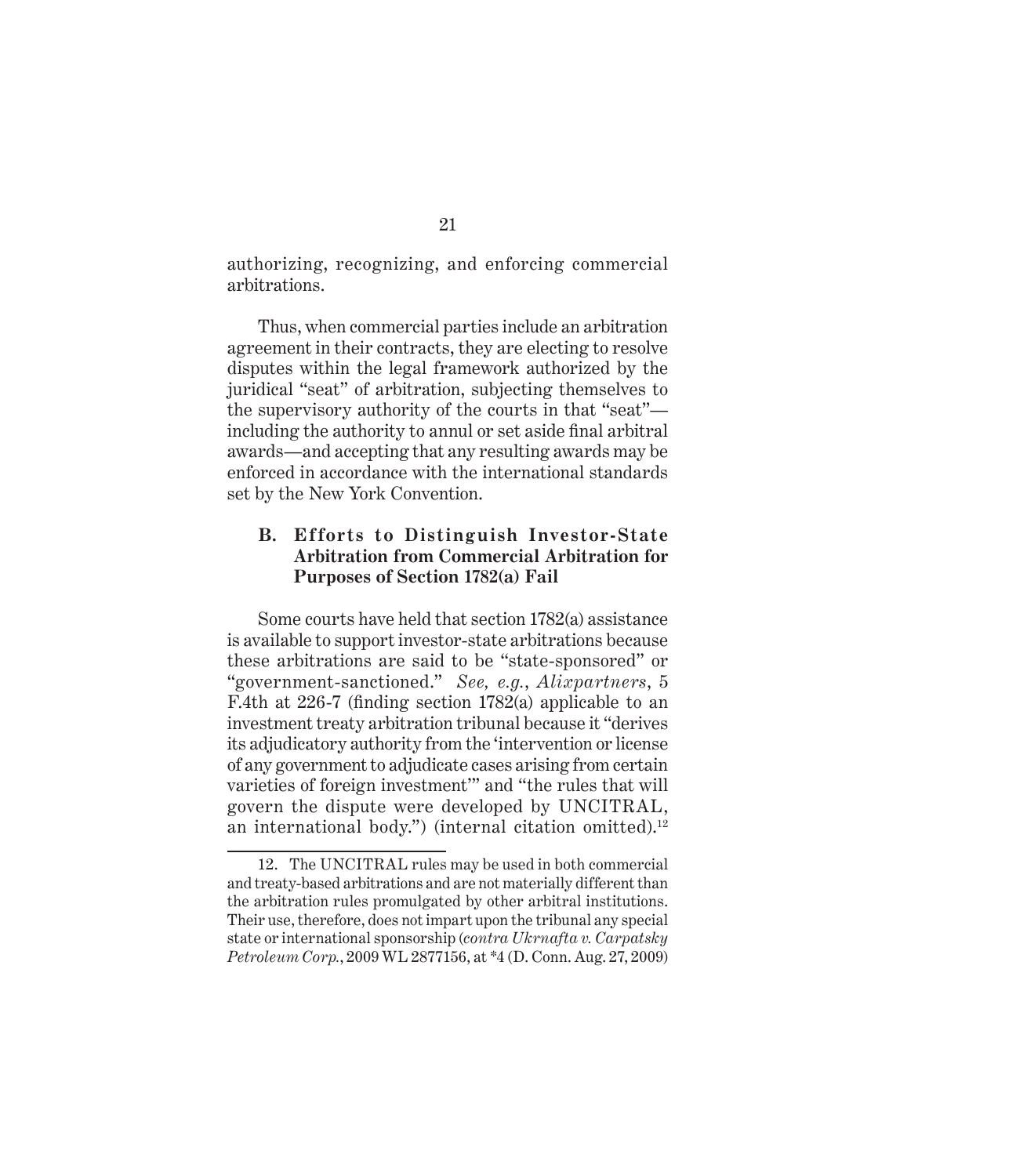Such holdings are wrong, and efforts to distinguish between commercial and investor-state arbitrations are unpersuasive.

Investor-state arbitration is a mechanism by which states have granted private parties a direct right of action to bring claims against states in arbitration for violations of certain defined rights. Most commonly, those rights are enumerated in bilateral or multilateral treaties. In these cases, private investors are effectively third-party beneficiaries of the treaties, thus enabling them to directly enforce those rights against a breaching state. In other cases, however, the right to initiate an investor-state arbitration is established by statute or is contained in a contract between the state and a private party. In each case, the state defines the scope of disputes that may be arbitrated, provides the legal framework for the arbitration, and adopts the post-award enforcement regime that will be applicable—the precise framework applicable to commercial arbitrations. For example, investor-state arbitrations conducted under the auspices of the International Centre for Settlement of Investment Disputes ("ICSID") are subject to an internal, selfcontained review mechanism that precludes courts in an enforcing state from exercising any discretionary or review authority. By contrast, investor-state arbitrations conducted outside of the ICSID system are subject to enforcement and review under the New York Convention

<sup>(&</sup>quot;an arbitration panel governed by international law, namely, the UNCITRAL rules of arbitration, constitutes a 'foreign tribunal' for the purposes of Section 1782")), and it certainly does not mean that the tribunal using those rules "thus retains affiliation with . . . foreign States," as found by the Second Circuit. *See Alixpartners*, 5 F.4th at 226 (2d Cir. 2021).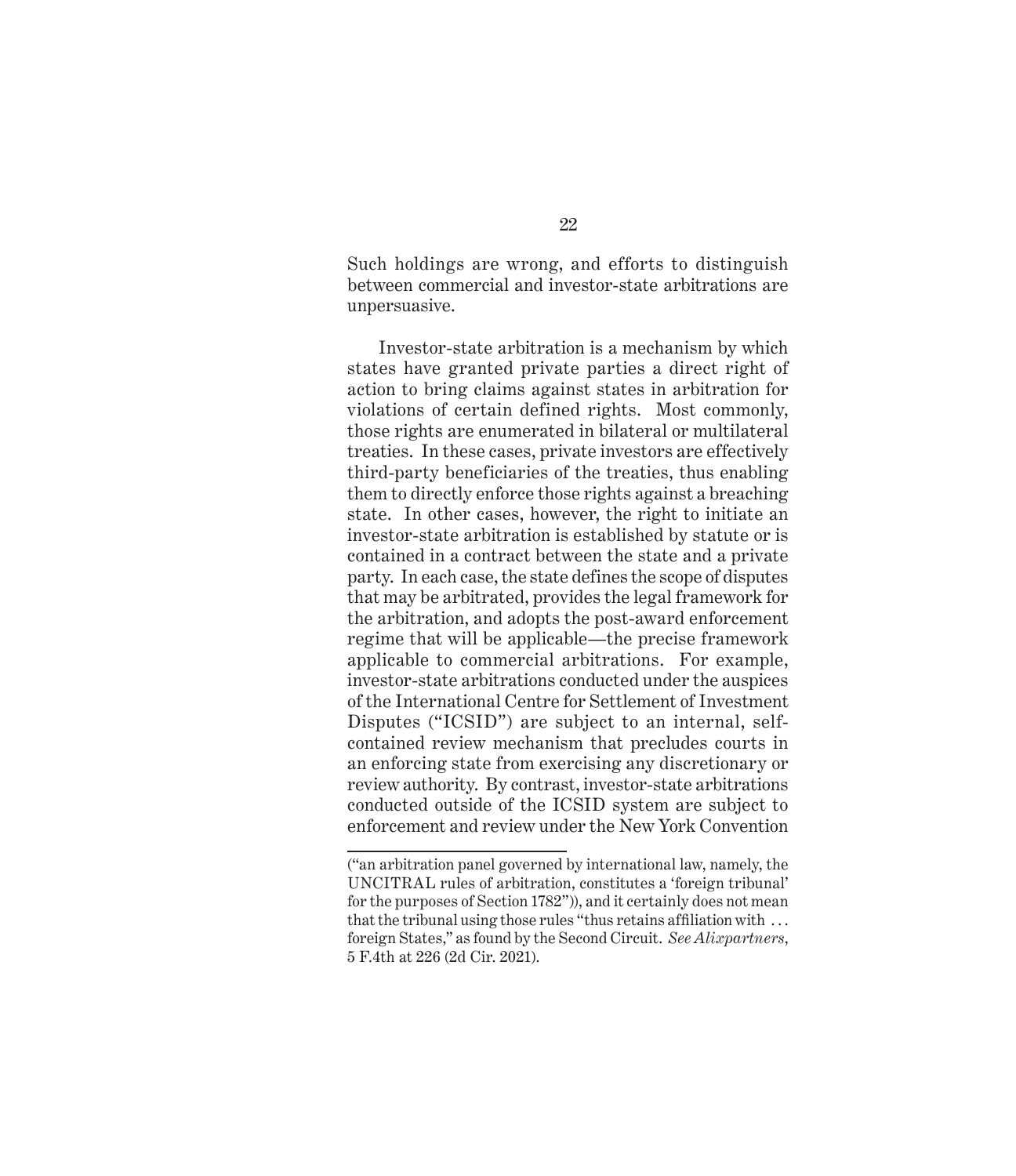rules—the same rules applicable to so-called "private" commercial arbitrations.

Regardless of whether an investor-state arbitration is commenced pursuant to treaty, statute, or contract, it is the product of an agreement between the state and the private investor. Each party consents to submit their disputes to arbitration and any such arbitration is largely indistinguishable from a commercial arbitration. In asking this Court in *Intel* to reject as "clearly wrong" the idea that section 1782 "exclude[s] private arbitral tribunals" (Smit, *The Supreme Court Rules*, at 304), Professor Smit addressed this very point:

[Investment treaties] are, in effect, offers to arbitrate by the state of investment that can be accepted by, and thus become binding on, the investor. But, once the investor opts for arbitration, the situation of the parties is the same as that under an arbitration agreement of the same content. There is therefore no difference of substance between arbitral proceedings under ordinary arbitration agreements and those commenced under bilateral investment treaties that would justify treating the former differently as far as Section 1782 is concerned. Excluding international arbitral tribunals organized pursuant to bilateral investment treaties from the reach of Section 1782 would clearly produce the most untoward result. And if they are not excluded from its reach, no plausible argument can be advanced for excluding international arbitral tribunals not created pursuant to bilateral investment treaties from its reach.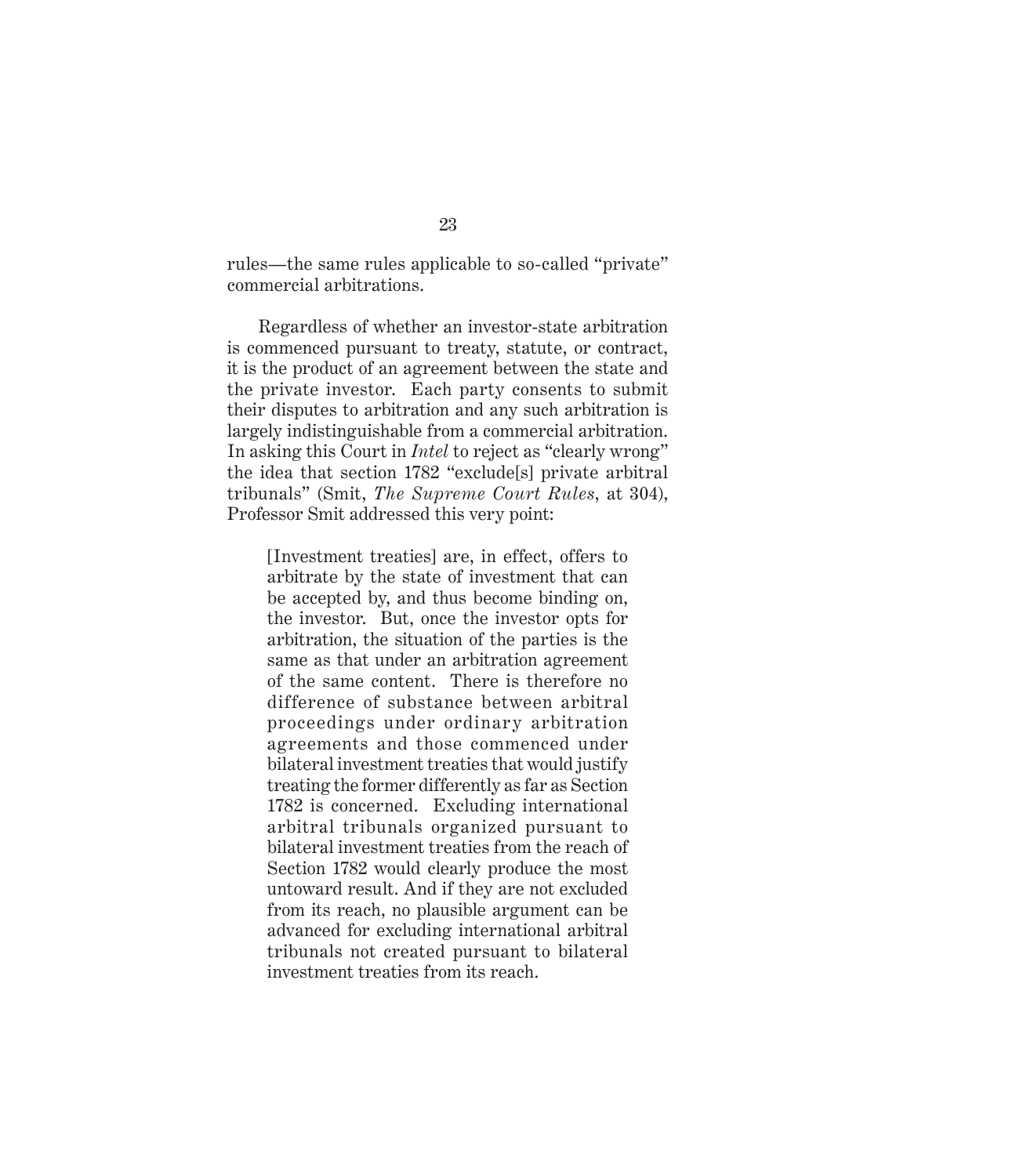*Id.*, at 310.

Moreover, commercial arbitrations and investorstate arbitrations both share key characteristics that make it inappropriate to differentiate them for purposes of section 1782(a). The tribunals in both types of proceedings are formed by private party appointment of arbitrators. Both may involve states as parties. Both derive their authority from national legislation and a form of international agreement (as discussed above). Both provide for a final and binding resolution of the parties' disputes through the issuance of awards capable of worldwide enforcement pursuant to treaty. And each proceeding is the product of a state-sanctioned acceptance of arbitration as a valid and suitable means of resolving disputes.

As such, even if this Court were to find relevant some role of "state-sponsorship" in the arbitration to bring it within the ambit of section 1782(a), arbitrations derived from private party contract and those from bilateral or multi-lateral investment treaties would both meet such a test.

#### **III. The Court's Functional Determinations in** *Intel* **are Sufficient to Conclude that All Arbitral Tribunals are Included in the Phrase "Foreign or International Tribunal"**

Even were the Court not to agree that the plain language of section 1782(a) encompasses commercial arbitral tribunals, the Court's prior functionality assessment in *Intel* is nonetheless determinative.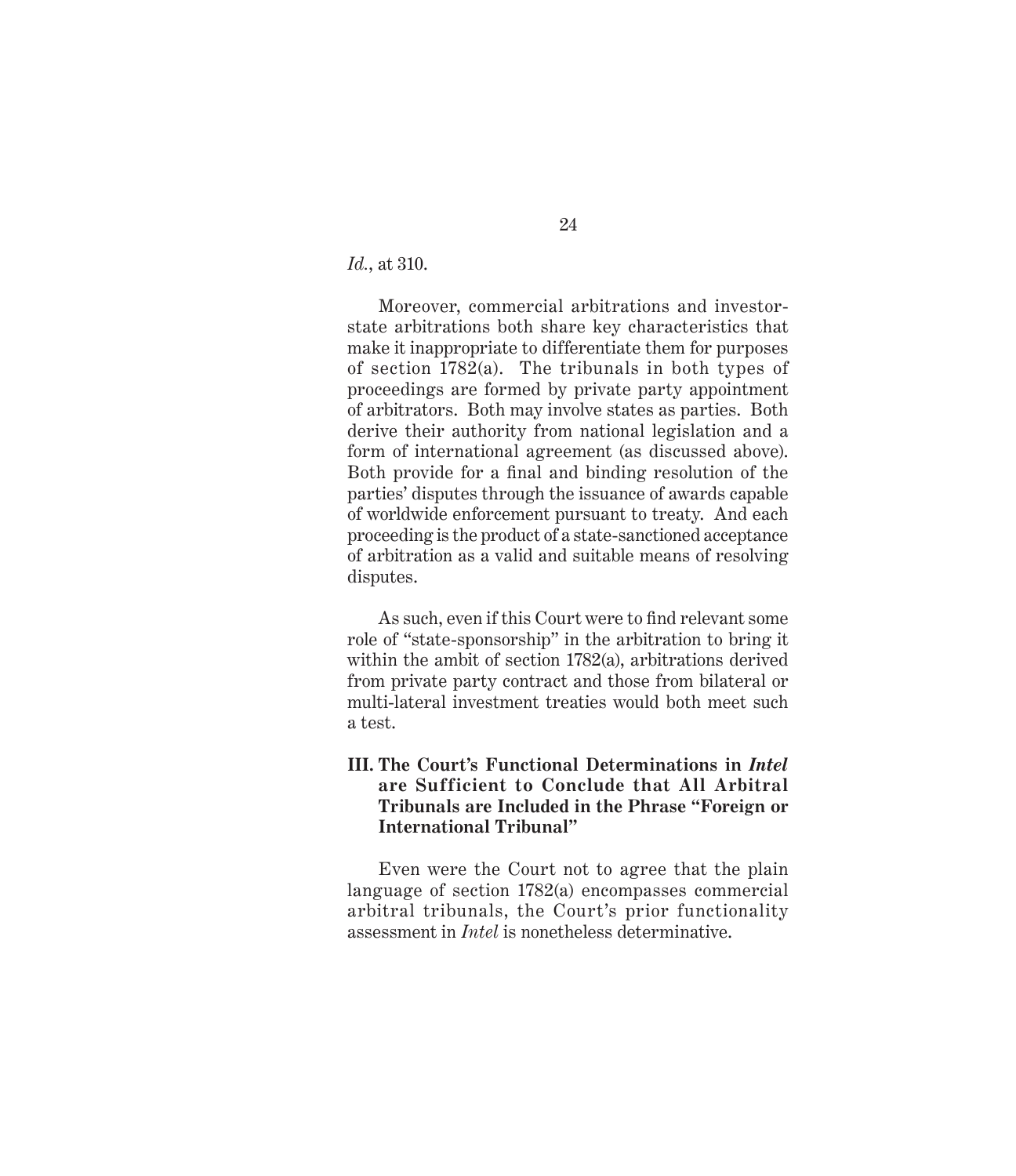In *Intel,* the Court was asked to decide whether the Directorate-General for Competition of the European Commission was a "tribunal" within the meaning of section 1782(a). Cognizant of the statute's history of expanding and liberalizing its application, the Court declined to impose a "categorical bar" on the types of tribunals encompassed by the statute. *Intel*, 542 U.S. at 246 n.15 ("[i]n light of the variety of foreign proceedings resistant to ready classification in domestic terms, Congress left unbounded by categorical rules the determination whether a matter is proceeding 'in a foreign or international tribunal.'"). Rather, it focused on the nature of the specific tribunal's function.

The Court held that there was "no warrant to exclude" an entity from section 1782(a)'s ambit to the extent it "exercises *quasi-judicial powers*" or "acts as a *firstinstance decisionmaker*." *Intel*, 542 U.S. at 258 (emphasis added) (citing *Advanced Micro Devices, Inc. v. Intel Corp.*, 292 F.3d 664, 667 (9th Cir. 2002)) (remarking that "the language used by Congress in Section 1782 is broad and inclusive" and "the legislative history surrounding the adoption of Section 1782 broadly [] include[s] 'bodies of a quasi-judicial or administrative nature' . . . .") (internal citation omitted). The Court thus focused on the tribunal's ability to bind the parties before it and to render a decision capable of resolving the underlying dispute. *Id.*, also at 246-47 ("the Commission is a § 1782(a) 'tribunal' when it acts as a first instance decisionmaker"); *see also FedEx*, 939 F.3d at 725 n.9 ("The Supreme Court seems to have primarily focused on the decision-making power of the Commission—and Congress's substitution in 1964 of the broad phrase 'foreign or international tribunal' for the specific phrase 'judicial proceeding in a foreign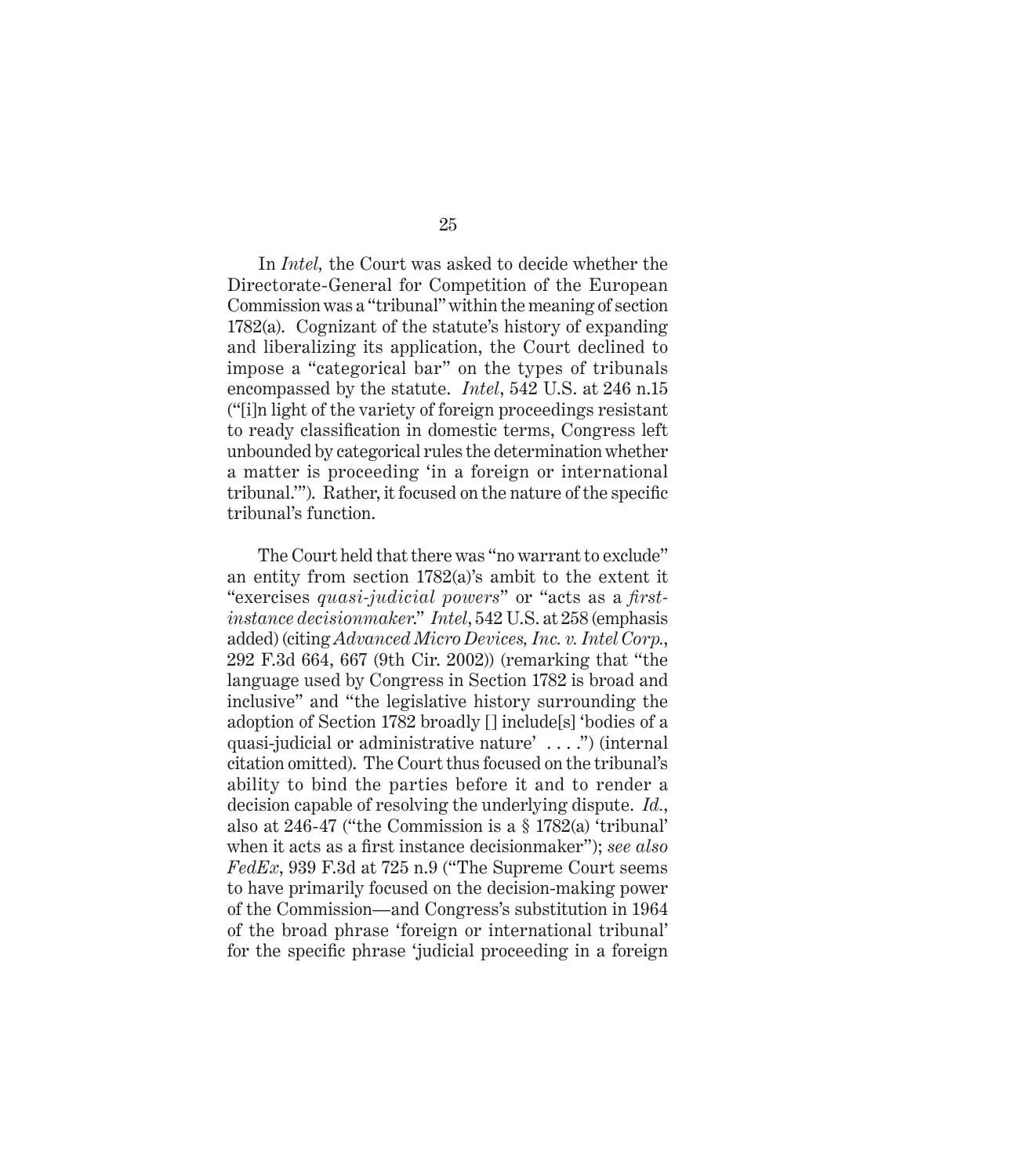country'—in reaching its conclusion that the Commission was a 'tribunal'"; "the DFIC-LCIA [arbitration] panel is a 'first-instance decisionmaker' with the power to bind the parties—an exercise of 'quasi-judicial powers'.") (internal citation omitted); *Fonseca v. Blumenthal*, 620 F.2d 322, 323 (2d Cir. 1980) (per curiam) (stating that "impartial adjudication" is "the hallmark of a tribunal" in the section 1782 context).<sup>13</sup>

Thus, while this Court did not specifically address whether private arbitral panels are "tribunals," it provided sufficient guidance to determine that arbitral panels are "tribunals" within the statute's scope. *See, e.g.*, *FedEx*, 939 F.3d at 723 ("Although the Supreme Court has not addressed the particular question facing us here, its decision in *Intel* did address the scope of § 1782(a)'s use of 'tribunal' in a different factual context. . . . *Intel* determined that § 1782(a) provides for discovery assistance *in non-judicial proceedings*.") (emphasis added).

Arbitral tribunals—commercial and investor-state tribunals alike—are first-instance decisionmakers performing a specific adjudicatory function, equivalent in myriad ways to conventional courts. They have the legal authority (as discussed in section II, above) to direct, receive and assess evidence, issue orders, resolve disputes through jurisdictional and liability determinations, award damages, and render awards that are final and binding on

<sup>13.</sup> Critically, this Court's functionality assessment in no way relies on whether the tribunal has any "governmental control or influence over the [relevant] proceedings." Brief for Petitioners at 34, *AlixPartners, LLP, et al. v. The Fund for Protection of Investor Rights in Foreign States*, No. 21-518 (U.S. Sup. Ct. Jan. 24, 2022).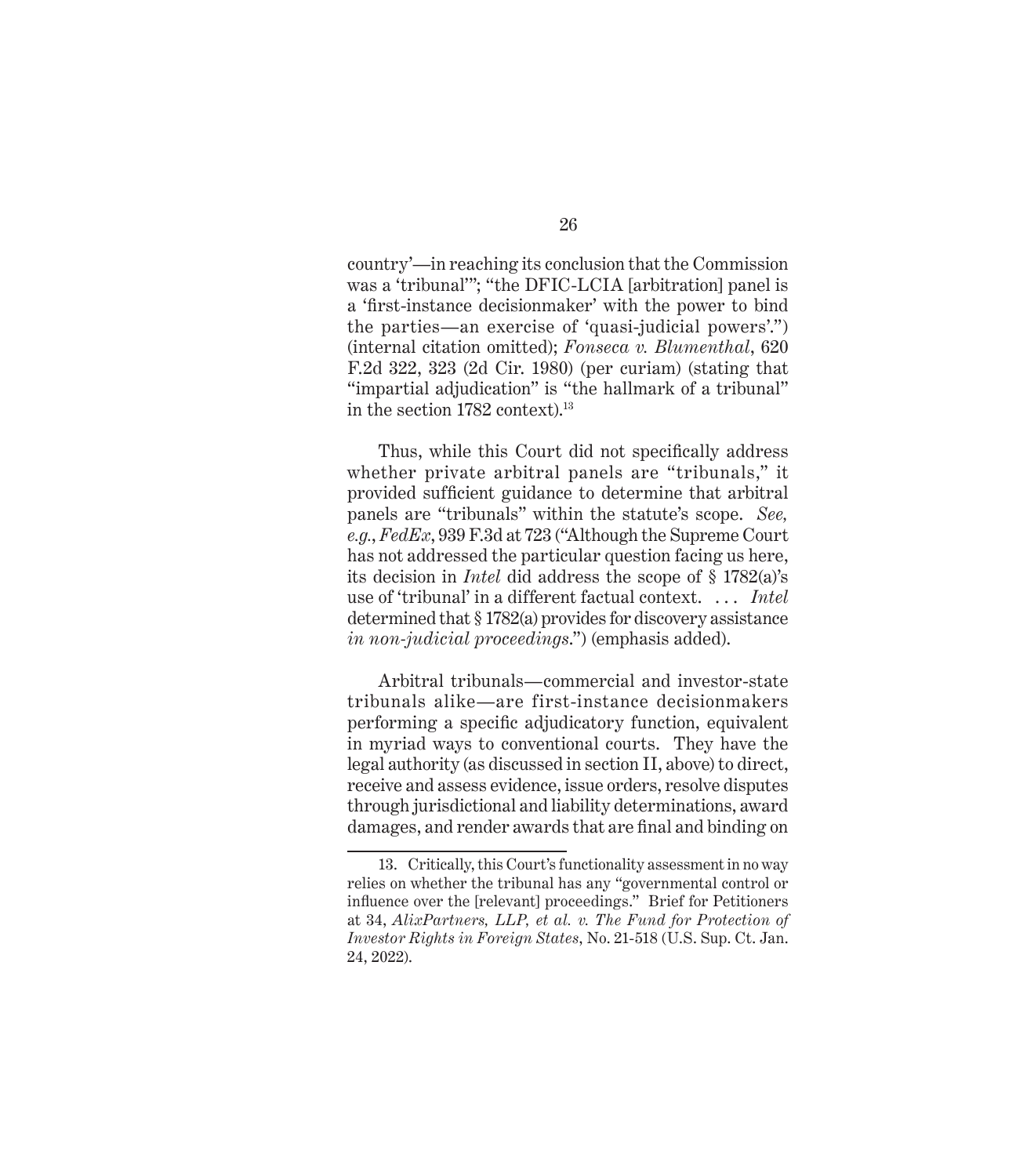the parties. The final awards of both investor-state and commercial tribunals are subject to review for annulment purposes by the courts in the "seat" of arbitration (except, as explained, for ICSID cases) and by courts in jurisdictions where those awards are enforced. In each case, the reviewing court can determine whether the arbitral tribunal had jurisdiction over the parties, acted outside the scope of its authority, materially deprived a party of due process, or rendered an award that offends public policy. Indeed, awards issued by investor-state arbitrations conducted outside of the selfcontained ICSID regime are governed by the New York Convention and are subject to the same level of judicial review as commercial arbitration awards<sup>14</sup>—a level of judicial review that far exceeds that available to ICSID awards.15 *See, e.g.*, *Mitsubishi*, 473 U.S. at 638 ("Having

<sup>14.</sup> The scope of such review is defined by international treaty (*e.g.*, New York Convention), and includes, for example, whether the "subject matter of the difference is not capable of settlement by arbitration under the law of that country" or whether the "award would be contrary to the public policy of that country." New York Convention, Articles  $V(2)(a)$ -(b). Further, as mentioned, countries who are signatories to the New York Convention, including the United States and Germany, have enacted implementing legislation permitting courts to review arbitral awards rendered within their borders for purposes of set aside applications and to assess whether to recognize and enforce said awards under the same or similar bases. *See, e.g.*, 9 U.S.C. § 10; German Arbitration Act 1998, § 1059.

<sup>15.</sup> While this review does not encompass a *de novo* reconsideration of the *merits* of the arbitral award (including the arbitrators' determinations of fact and law), courts will perform a *de novo* review for certain *jurisdictional* decisions. In any event, there is no basis to conclude that a full substantive review was either necessary or warranted by Congress in its liberalization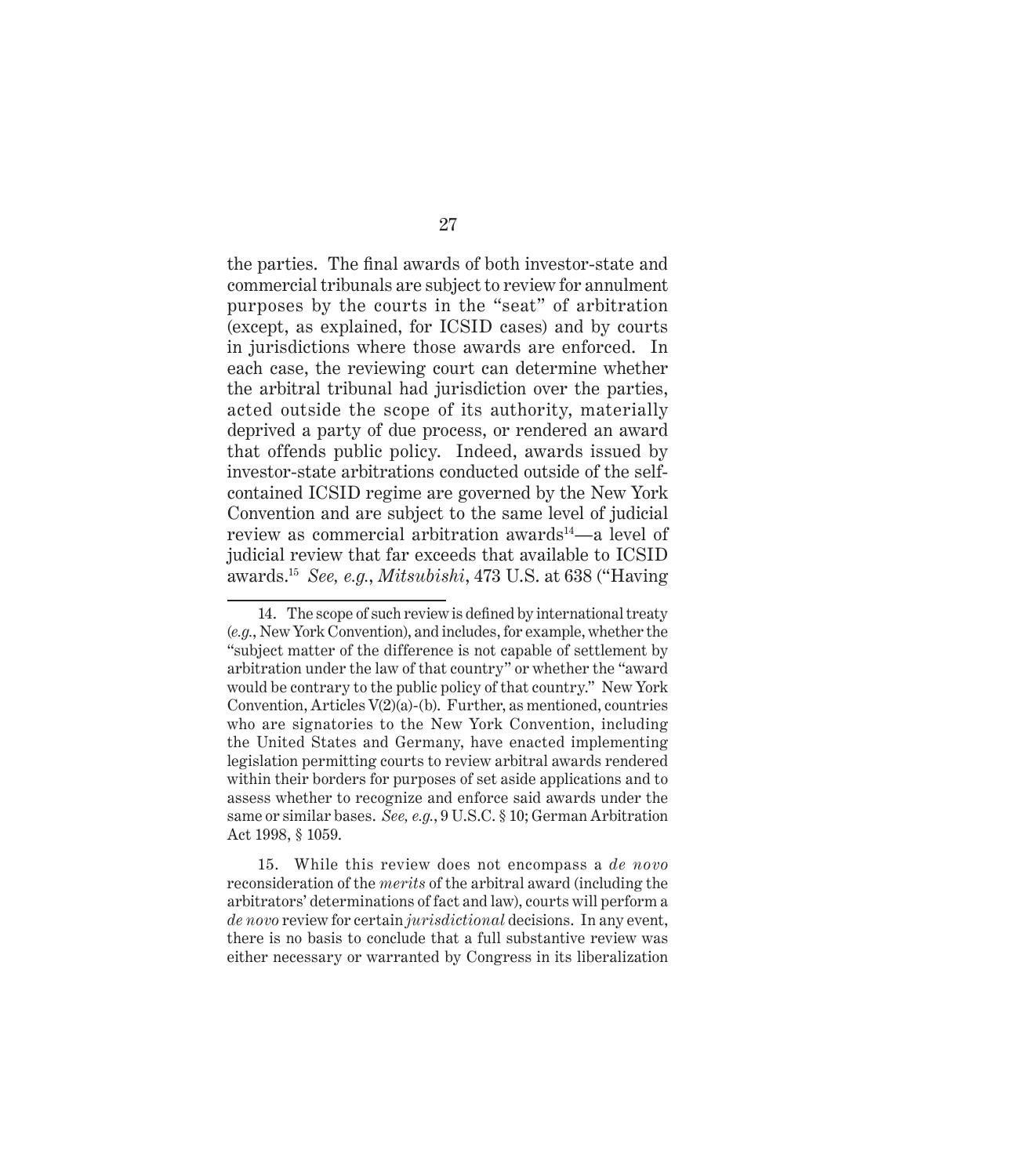permitted the arbitration to go forward, the national courts of the United States will have the opportunity at the award-enforcement stage to ensure that the legitimate interest in the enforcement of the antitrust laws has been addressed."); *Hall St. Assocs. v. Mattel, Inc.*, 552 U.S. 576, 578, 590 (2008) ("The Federal Arbitration Act . . . provides for expedited judicial review to confirm, vacate, or modify arbitration awards"; "[W]e do not purport to say that [FAA §§ 10 and 11] exclude more searching review based on authority outside the statute as well . . . ."); *FedEx*, 939 F.3d at 710 n.11 ("[R]eview of awards under the FAA is considered 'judicial review.'") (internal citations omitted). Those reviews are, moreover, appealable to the Circuit Courts of Appeal and, potentially, to the Supreme Court. *See, e.g.*, *Hall St.*, 552 U.S. 576.

In any event, despite the reliance placed by some courts on the judicial reviewability of a tribunal's

of the statute. *See Consorcio Ecuatoriano v. JAS Forwarding (USA)*, 685 F.3d 987, 990 (11th Cir. 2012), *vacated and superseded* 747 F.3d 1262 (11th Cir. 2014) ("[J]udicial review of arbitration awards . . . is focused primarily on addressing defects in the arbitration proceeding, not on providing a second bite at the substantive apple that would defeat the purpose of electing to pursue arbitration in the first instance."). Put simply, that awards are only reviewable for limited reasons does not undermine the fact that there exists judicial reviewability of such awards for purposes of assessing whether a tribunal may be included within section 1782(a). *Id.* at 996 ("[W]e can discern no sound reason to depart from the common sense understanding that an arbitral award is subject to judicial review when a court can enforce the award or can upset it on the basis of defects in the arbitration proceeding or in other limited circumstances.").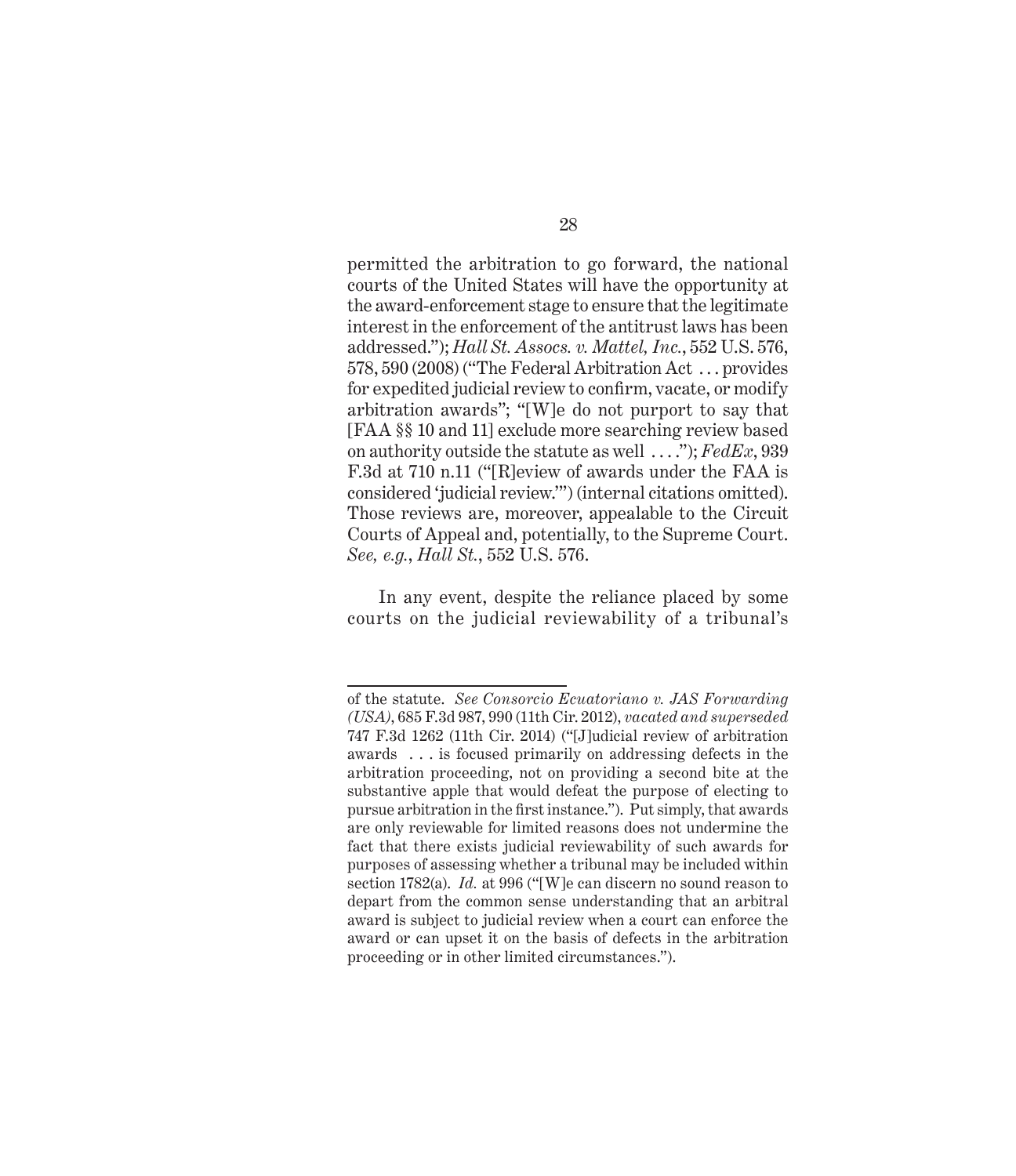decision,16 "*Intel* does not say that a non-judicial 'tribunal' *must* be subject to judicial review." *FedEx*, 939 F.3d at 710 n.11 (emphasis added).<sup>17</sup> In fact, reviewability was not even discussed in the section of the *Intel* decision determining whether the Commission was a "tribunal." *See Intel*, 542 U.S. at 258 (section B).

Critically, the Court in *Intel* recognized, albeit in dicta, that "arbitral tribunals" fall within the meaning of "foreign or international tribunal" for purposes of section 1782(a). *See id.* at 258. In addressing the question of which entities "qualify as tribunals," *id.* at 257-58, the Court quoted approvingly Professor Smit, whose contemporaneous written work confirms that a private "arbitral tribunal" constitutes a "tribunal" under the revised statute. *Id.* (quoting Smit, *International Litigation under the United States Code*, 65 Colum. L. Rev. 1015, 1026-27, nn. 71, 73 (1965) ("[t]he term 'tribunal' embraces *all bodies exercising adjudicatory powers*, and includes investigating magistrates, administrative and *arbitral tribunals*, and quasi-judicial agencies, as well as conventional civil, commercial, criminal, and administrative courts"; "The new legislation . . . authorizes assistance in aid of *international arbitral tribunals*.") (emphasis added)). It is not surprising that the majority

<sup>16.</sup> *See, e.g.*, *Ex rel Application of Winning (HK) Shipping Co. Ltd.*, 2010 WL 1796579, at \*8 (S.D. Fla. Apr. 30, 2010).

<sup>17.</sup> The issue in *Intel* was whether the D-G Competition of the European Commission was a quasi-*adjudicative* or purely executive actor, thus necessitating a discussion of whether its decisions had some form of judicial review. Such functional wrangling is unnecessary here, as arbitral tribunals are indisputably adjudicative.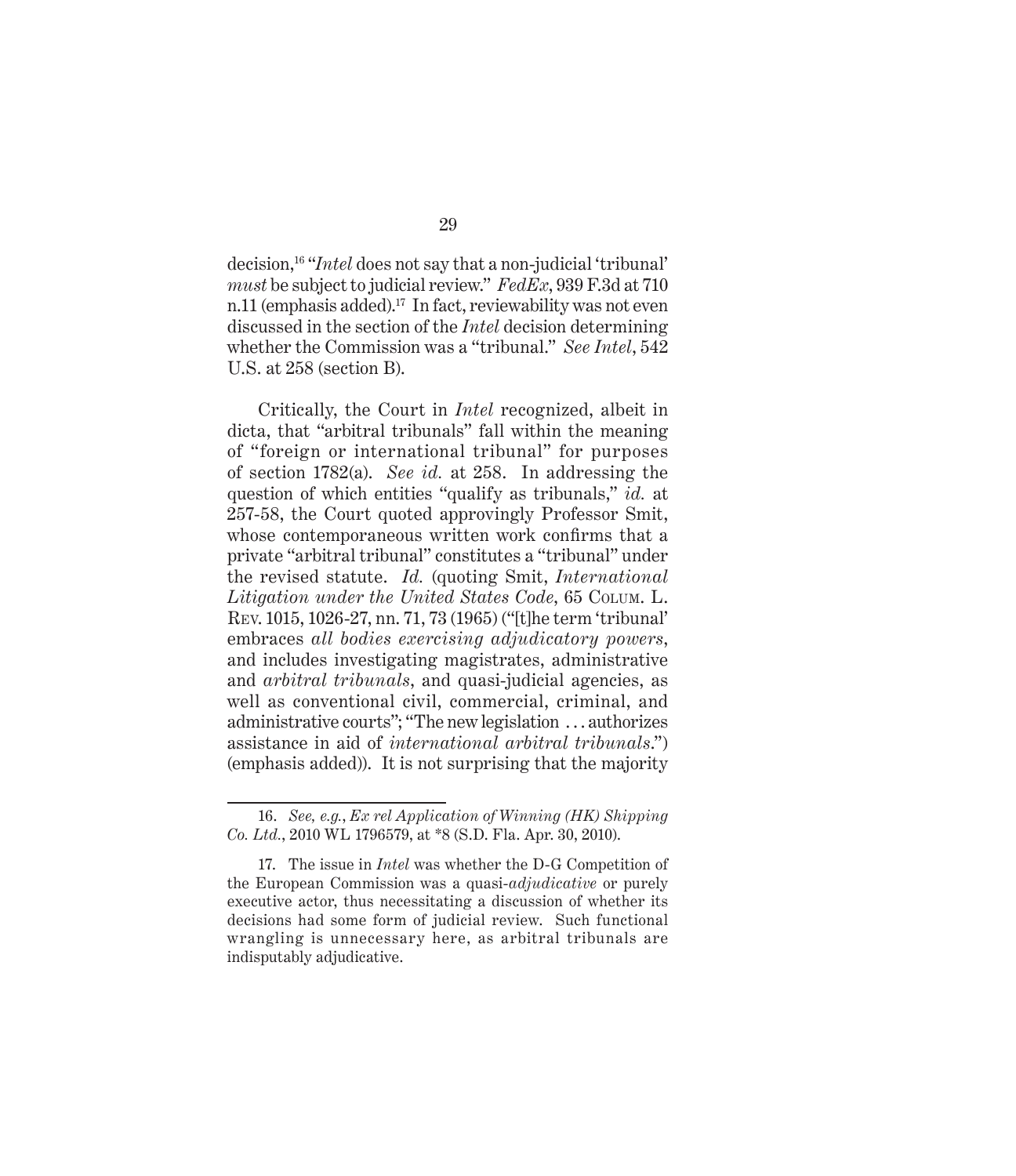cited Professor Smit's section 1782 commentary with approval no less than six times, given the critical role he played in its 1964 revision.<sup>18</sup> It is in fact difficult to imagine what better evidence—outside the statute's plain language—one need muster to put this issue to rest or, for that matter, what "quasi-judicial" body could meet the definition of "tribunal" in section 1782(a) if *arbitral* tribunals (including *commercial* arbitral tribunals) are excluded.

<sup>18.</sup> In fact, the late Professor Smit—whose multiple commentaries were cited repeatedly by the *Intel* Court (*id.* at 248 n.1, 249 n.3, 256-57, 258, 259 (citing Smit's 1965 article, from which *Intel* adopted the definition of "tribunal"); *id.* at 261, 262 nn.12, 14 (citing a 1994 article by Smit); *id.* at 262 n.13, 266 n.17 (citing a 1998 article by Smit))—was more than a leading scholar in his field. He was the Reporter to both the Advisory Committee to the United States Commission on International Judicial Assistance and the Commission itself as well as the Director of the Columbia Law School Project on International Procedure, which developed the revised legislation given Congress's failure to fund either the Committee or Commission. Smit, *American Judicial Assistance*, at 154. The late Justice Ginsburg, who wrote the *Intel* majority decision (and had at one time been an Associate Director of the Columbia Project (*id.* at 154)), also confirmed while sitting as a D.C. Court of Appeals judge that Professor Smit was "the dominant drafter of, and commentator on, the 1964 revision of 28 U.S.C. § 1782." *In re Letter of Request from Crown Prosecution Serv.*, 870 F.2d 686, 689 (D.C. Cir. 1989) (R.B. Ginsburg, J.); *see also In re Euromepa S.A.*, 51 F.3d 1095, 1099 (2d Cir. 1995) (recognizing Professor Smit as the "chief architect of Section 1782").